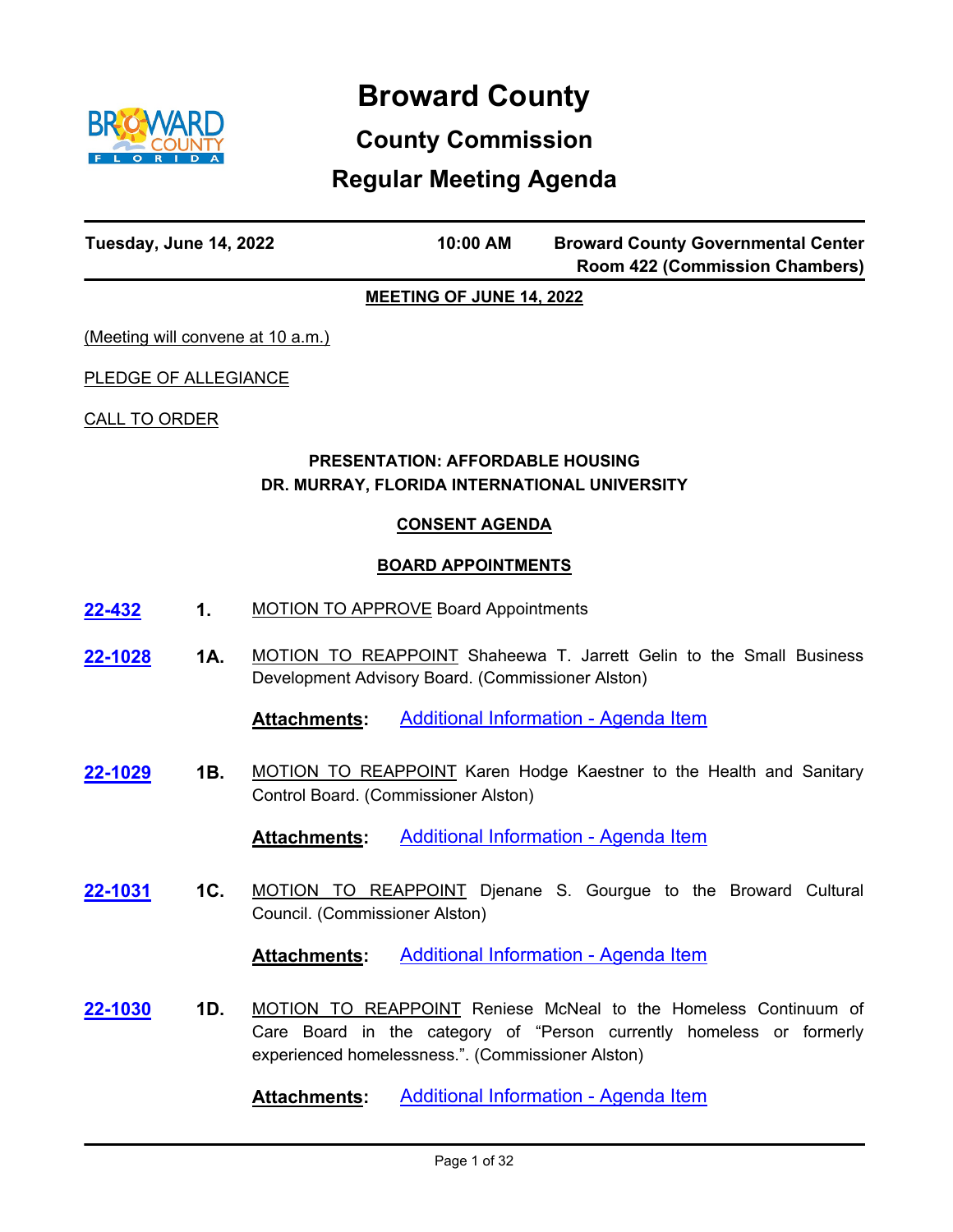| <b>County Commission</b> |     |                              | <b>Regular Meeting Agenda</b>                                                                                                                                                                                                                                                                                                                                                                                                                                                                                                                                                                                                                                                 | June 14, 2022 |
|--------------------------|-----|------------------------------|-------------------------------------------------------------------------------------------------------------------------------------------------------------------------------------------------------------------------------------------------------------------------------------------------------------------------------------------------------------------------------------------------------------------------------------------------------------------------------------------------------------------------------------------------------------------------------------------------------------------------------------------------------------------------------|---------------|
| <u>22-1037</u>           | 1E. | Status of Women.             | A. MOTION TO REAPPOINT Naima Khan-Ghany to the Commission on the                                                                                                                                                                                                                                                                                                                                                                                                                                                                                                                                                                                                              |               |
|                          |     | County. (Commissioner Bogen) | B. MOTION TO APPROVE waiver of conflict under Section 112.313(7)(a),<br>Florida Statutes for Naima Khan-Ghany who holds an employment or<br>contractual relationship with an entity that receives funds from Broward                                                                                                                                                                                                                                                                                                                                                                                                                                                          |               |
|                          |     | <b>Attachments:</b>          | <b>Additional Information - Agenda Item and</b><br><b>Conflict Waiver</b>                                                                                                                                                                                                                                                                                                                                                                                                                                                                                                                                                                                                     |               |
| 22-1038                  | 1F. | (Commissioner Moskowitz)     | MOTION TO REAPPOINT Eileen Davis-Jerome to the Human Rights Board.                                                                                                                                                                                                                                                                                                                                                                                                                                                                                                                                                                                                            |               |
|                          |     | <b>Attachments:</b>          | Additional Information - Agenda Item                                                                                                                                                                                                                                                                                                                                                                                                                                                                                                                                                                                                                                          |               |
| 22-1039                  | 1G. |                              | MOTION TO REAPPOINT Sharon P. Ragoonan to Advisory Board for<br>Individuals with Disabilities in the category of "registered voter; dedicated to<br>advancement of the disabled." (Commissioner Alston)                                                                                                                                                                                                                                                                                                                                                                                                                                                                       |               |
|                          |     | <b>Attachments:</b>          | <b>Additional Information - Agenda Item</b>                                                                                                                                                                                                                                                                                                                                                                                                                                                                                                                                                                                                                                   |               |
| 22-1053                  | 1H. | Board. (Commissioner Alston) | MOTION TO APPOINT Christopher C. Hugley to the Consumer Protection                                                                                                                                                                                                                                                                                                                                                                                                                                                                                                                                                                                                            |               |
|                          |     | Attachments:                 | <b>Additional Information - Agenda Item</b>                                                                                                                                                                                                                                                                                                                                                                                                                                                                                                                                                                                                                                   |               |
| 22-1057                  | 11. |                              | A. MOTION TO REAPPOINT following at-large advisory board members:                                                                                                                                                                                                                                                                                                                                                                                                                                                                                                                                                                                                             |               |
|                          |     | <b>Board</b>                 | - Lois A. Bush to the Climate Change Task Force<br>- Marlon D. Bolton to the Community Action Agency Advisory Board<br>- Natasha Britton to the Health Facilities Authority<br>- Marcia P. Barry-Smith to the Housing Council<br>- Frances Esposito to the Housing Council<br>- Caryl Hattan to the Housing Council<br>- Lisa Vecchi to the Housing Council<br>- Christopher Krzemien to the Housing Council<br>- Teneshia Taylor to the Housing Council<br>- Scheril Murray Powell to the Medical Marijuana Advisory Board<br>- Mary Scofield-Phillips to the Pompano Beach Residential District Advisory<br>- Dahlia Baker to the Small Business Development Advisory Board |               |
|                          |     |                              | B. MOTION TO APPROVE waiver of conflict under Section 112.313(7)(a),<br>Florida Statutes for Lois Bush, Frances Esposito, Lisa Vecchi, and Dahlia                                                                                                                                                                                                                                                                                                                                                                                                                                                                                                                             |               |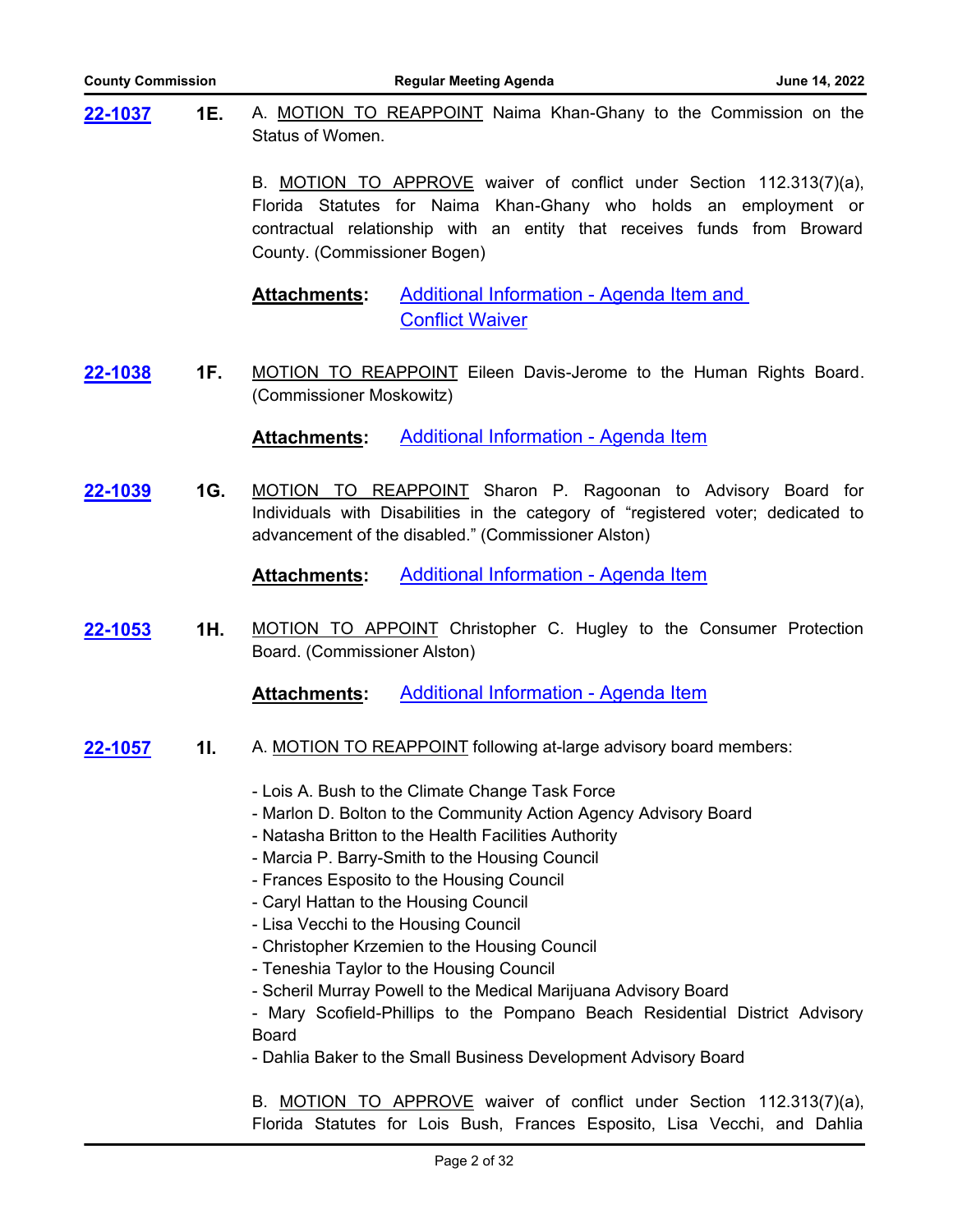Baker who hold an employment or contractual relationship with an entity that receives funds from Broward County. (Commissioner Alston)

- [Additional Information Agenda Item and](http://broward.legistar.com/gateway.aspx?M=F&ID=17c4d2e1-961a-45e2-911a-e89afa5bd00c.pdf)  Conflict Waver **Attachments:**
- **1J.** MOTION TO REAPPOINT Darryl M. Payne to the Living Wage Advisory Board. (Commissioner Alston) **[22-1054](http://broward.legistar.com/gateway.aspx?m=l&id=/matter.aspx?key=10558)**

**Attachments:** [Additional Information - Agenda Item](http://broward.legistar.com/gateway.aspx?M=F&ID=2e4f8f25-8f92-436f-b582-c45228ba2694.pdf)

**1K.** MOTION TO REAPPOINT Jonathan S. Frasher to the Broward Regional Emergency Medical Services Council. (Commissioner Alston) **[22-1056](http://broward.legistar.com/gateway.aspx?m=l&id=/matter.aspx?key=10560)**

**Attachments:** [Additional Information - Agenda Item](http://broward.legistar.com/gateway.aspx?M=F&ID=a443504e-84f4-4d60-a115-3a780ff77768.pdf)

**1L.** MOTION TO REAPPOINT Abby Freedman to the Medical Marijuana Advisory Board. (Commissioner Moskowitz) **[22-1052](http://broward.legistar.com/gateway.aspx?m=l&id=/matter.aspx?key=10556)**

**Attachments:** [Additional Information - Agenda Item](http://broward.legistar.com/gateway.aspx?M=F&ID=0d396c4f-e96d-41da-9e5c-d111b88f7db2.pdf)

**1M.** MOTION TO REAPPOINT Chelsa Arscott to the Small Business Development Advisory Board. (Commissioner Moskowitz) **[22-1055](http://broward.legistar.com/gateway.aspx?m=l&id=/matter.aspx?key=10559)**

**Attachments:** [Additional Information - Agenda Item](http://broward.legistar.com/gateway.aspx?M=F&ID=52daf66d-33e1-445b-a7bf-bb38f1f89b87.pdf)

**1N.** MOTION TO REAPPOINT Hassan Shareef to the Consumer Protection Board. (Commissioner Moskowitz) **[22-1058](http://broward.legistar.com/gateway.aspx?m=l&id=/matter.aspx?key=10562)**

**Attachments:** [Additional Information - Agenda Item](http://broward.legistar.com/gateway.aspx?M=F&ID=76c8e354-143f-49b3-907f-36be32a1f164.pdf)

**1O.** MOTION TO REAPPOINT Jorge H. Ibacache to the Advisory Board for Individuals with Disabilities. (Commissioner Moskowitz) **[22-1059](http://broward.legistar.com/gateway.aspx?m=l&id=/matter.aspx?key=10563)**

**Attachments:** [Additional Information - Agenda Item](http://broward.legistar.com/gateway.aspx?M=F&ID=f6595332-5786-42e1-a54c-19b3527d04b6.pdf)

**1P.** MOTION TO APPOINT Melissa P. Dunn to the Tourist Development Council in the category of "area with a multi-purpose county regional park capable of hosting local, national and international sports championship events." (Commissioner Alston) **[22-1061](http://broward.legistar.com/gateway.aspx?m=l&id=/matter.aspx?key=10565)**

**Attachments:** [Additional Information - Agenda Item](http://broward.legistar.com/gateway.aspx?M=F&ID=7d74b854-d204-4163-b393-fbfd248d0732.pdf)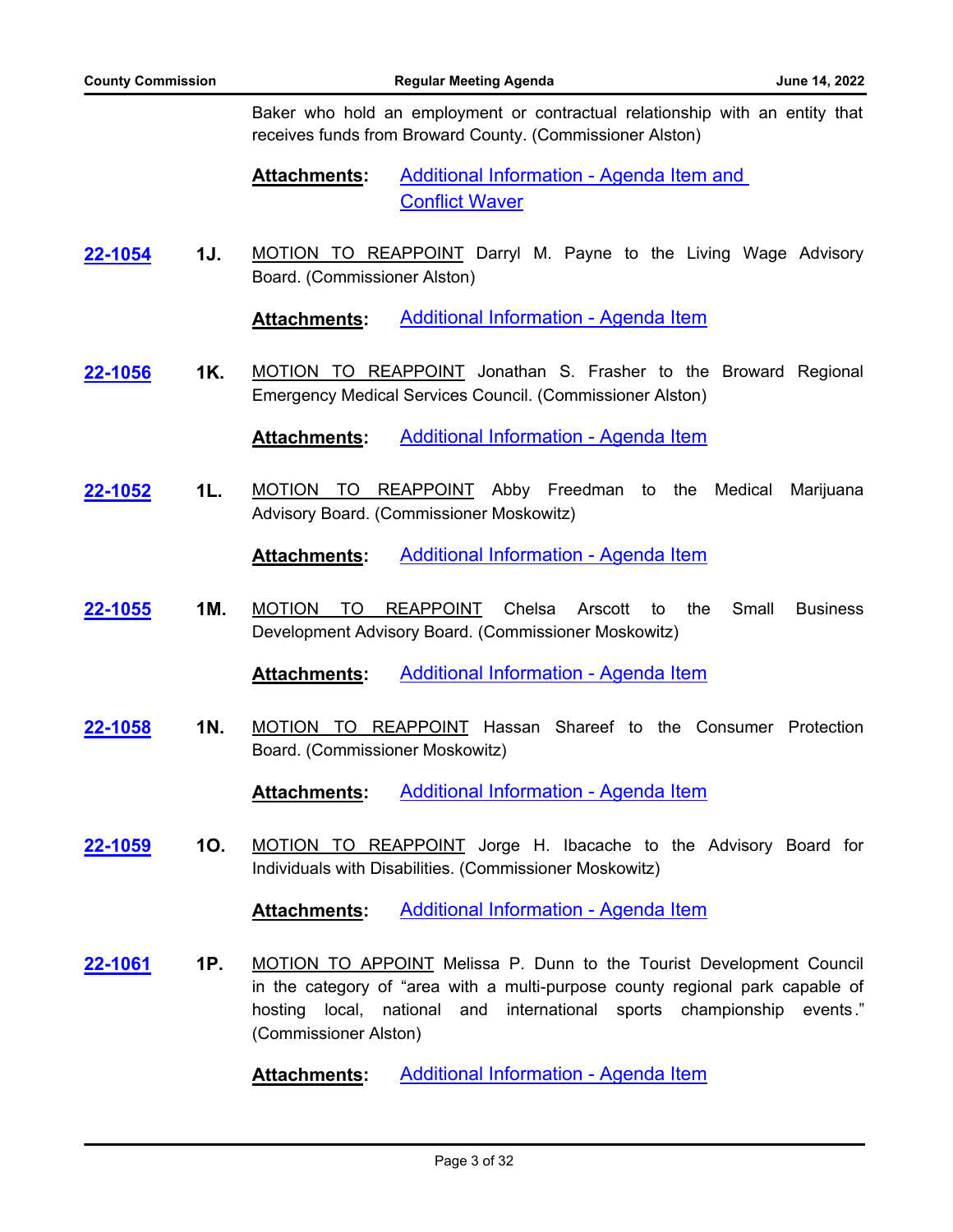#### **PUBLIC WORKS DEPARTMENT**

#### **FACILITIES MANAGEMENT DIVISION**

**2.** MOTION TO APPROVE Third Amendment to Lease Agreement for the Leasing of Real Property for use as a Theater between Broward County (Landlord) and Broward County Film Society, Inc. (Tenant) for approximately 11,004 square feet located at 503 Southeast 6th Street, Fort Lauderdale extending the term of the lease for five years plus two optional five-year renewals at a rental rate of \$1.00 per year; and authorize the Mayor and Clerk to execute same. **(Commission District 4) [22-997](http://broward.legistar.com/gateway.aspx?m=l&id=/matter.aspx?key=10501)**

> [Exhibit 1 - Third Amendment to Lease](http://broward.legistar.com/gateway.aspx?M=F&ID=7bab4d54-4106-40e8-b8d5-43ca0217f0cc.pdf)  Agreement for Savor Cinema [Exhibit 2 - Property Datasheet](http://broward.legistar.com/gateway.aspx?M=F&ID=4eff6569-e6ff-4e9f-b4e3-6f036657c540.pdf) **Attachments:**

#### **WATER AND WASTEWATER ENGINEERING DIVISION**

**3.** MOTION TO ADOPT Resolution accepting a utility easement executed by Fairway Memorial Properties, LLC, located in the Fairway Memorial Gardens in the City of Deerfield Beach; and authorize recordation of same. **(Commission District 2) [22-937](http://broward.legistar.com/gateway.aspx?m=l&id=/matter.aspx?key=10441)**

> [Exhibit 1 - Resolution Accepting Easement -](http://broward.legistar.com/gateway.aspx?M=F&ID=2792e3b7-b9ba-41e4-9154-40c4abd55290.pdf)  Fairway Memorial Properties LLC [Exhibit 2 - Fairway Memorial Properties LLC](http://broward.legistar.com/gateway.aspx?M=F&ID=1ed39a23-1582-4804-bb27-8846d887e628.pdf)  Map **Attachments:**

**4.** MOTION TO ADOPT Resolution accepting a utility easement executed by Lennar Homes, LLC, located at 2810 Crystal Lake Drive in the City of Deerfield Beach; and authorize recordation of same. **(Commission District 2) [22-938](http://broward.legistar.com/gateway.aspx?m=l&id=/matter.aspx?key=10442)**

> [Exhibit 1 - Resolution Accepting Easement -](http://broward.legistar.com/gateway.aspx?M=F&ID=9f3be5c9-3f8e-4ea2-b1de-4556d186c91d.pdf)  Lennar Homes LLC - Deerfield Beach [Exhibit 2 - LENNAR HOMES LLC MAP](http://broward.legistar.com/gateway.aspx?M=F&ID=f465eaba-97de-45c6-b216-4d1a9bffe7b6.pdf) **Attachments:**

#### **HUMAN SERVICES DEPARTMENT**

**5.** MOTION TO APPROVE Third Amendment to Agreement between Broward County and Echo Consulting Services, Inc., to extend the use of Clinician's Desktop and Revenue Manager applications ("Echo Software") and related services to the Broward Addiction Recovery Division (BARD), for up to three additional one-year terms, effective September 23, 2022 through September 23, 2025; restore the full amount of the Director of Purchasing's **[22-946](http://broward.legistar.com/gateway.aspx?m=l&id=/matter.aspx?key=10450)**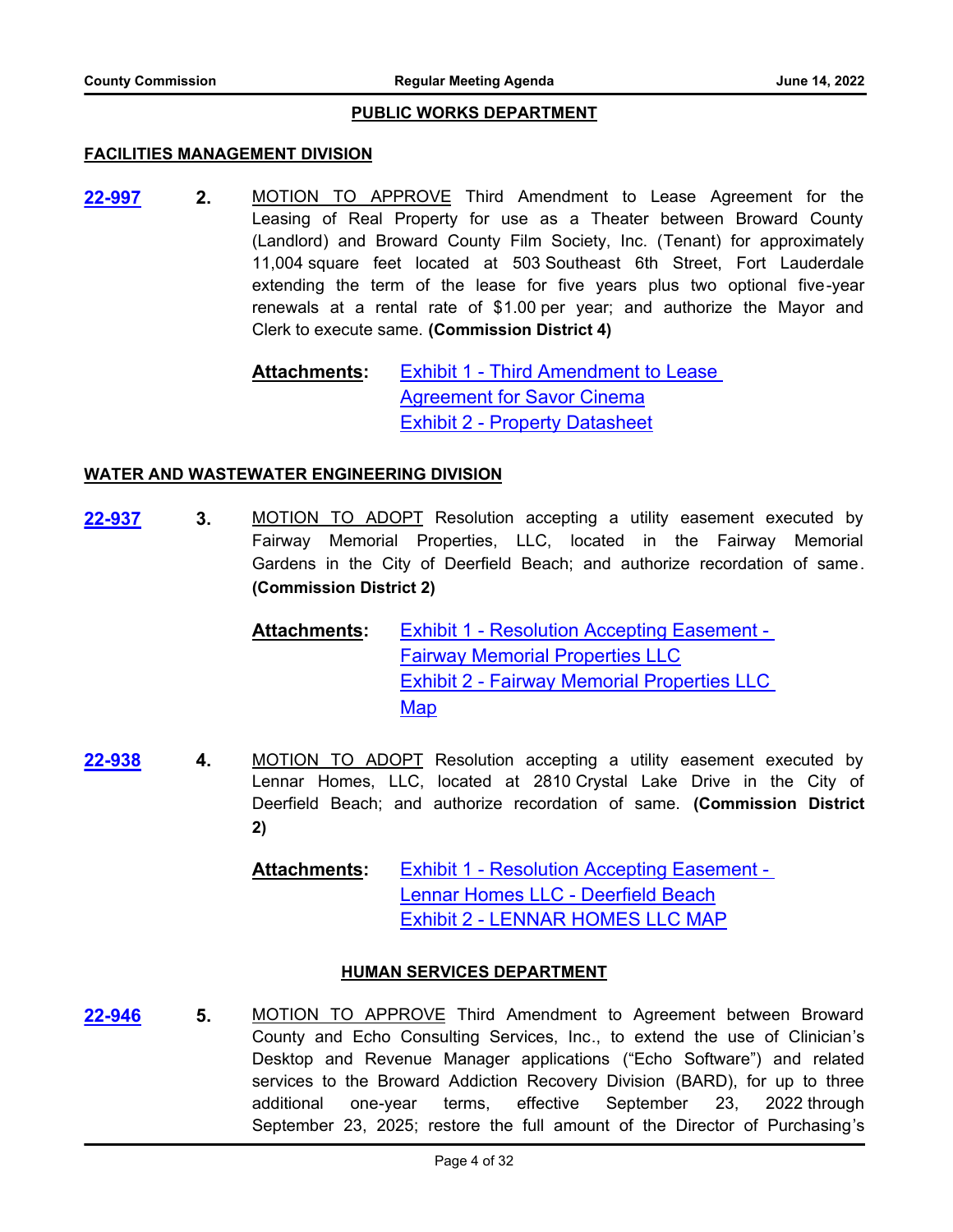delegated authority under Section 21.47 of the Broward County Procurement Code with respect to this Agreement; and authorize the Mayor and Clerk to execute the same.

**CC** Established Commission Goal

[Exhibit 1 - 2022-05-11-The Echo Group - Third](http://broward.legistar.com/gateway.aspx?M=F&ID=c34c821b-0513-4cd1-8b8a-83a53d702bea.pdf)  Amendment - RLI-R0961807R1-for signature **Attachments:**

#### **COMMUNITY PARTNERSHIPS DIVISION**

**6.** A. MOTION TO ADOPT Resolution of the Board of County Commissioners of Broward County, Florida, authorizing appropriation and disbursement of Florida Department of Children and Families ("DCF") grant funds in the amount of \$420,162 to specified service providers for Fiscal Year 2022-2023; authorizing the County Administrator to execute Amendment No. 0004 to DCF Grant Contract No. JP003 (subject to review for legal sufficiency by the Office of the County Attorney) and agreements with specified service providers (subject to review for legal sufficiency by the Office of the County Attorney) and to take all necessary administrative and budgetary actions to implement the agreements; and providing for severability and an effective date. **[22-715](http://broward.legistar.com/gateway.aspx?m=l&id=/matter.aspx?key=10218)**

> B. MOTION TO ADOPT budget Resolution within the Unified Homeless Grant Fund in the amount of \$420,162 for housing projects to assist individuals and families in Broward County who are experiencing homelessness, and for administrative support to the Homeless Continuum of Care under the DCF Emergency Solutions Grant, the Challenge Grant, and Staffing Grant for the DCF grant period commencing July 1, 2022, through June 30, 2023.

> C. MOTION TO APPROVE waivers of conflict under Section 112.313(7)(a), Florida Statutes, for the following Broward County advisory board members holding an employment or contractual relationship with an entity receiving funds for the performance of services under this agenda item:

- 1. Michael R. Barron
- 2. Thomas M. Campbell
- 3. Frances M. Esposito
- 4. Rafael F. Jimenez
- 5. Danny C. Osley

**Established Commission Goal** 

[Exhibit 1 - Resolution with Attachment A](http://broward.legistar.com/gateway.aspx?M=F&ID=dd9d98f4-15b9-4d32-a877-599dd5624b04.pdf) [Exhibit 2 - Budget Resolution](http://broward.legistar.com/gateway.aspx?M=F&ID=a40713ee-7e80-41b6-812c-f67784aca3e9.pdf) [Exhibit 3 - Conflict of Interest Waivers\\_ESG](http://broward.legistar.com/gateway.aspx?M=F&ID=aa44f264-51cd-4993-9ff0-b9749d1aa766.pdf) **Attachments:**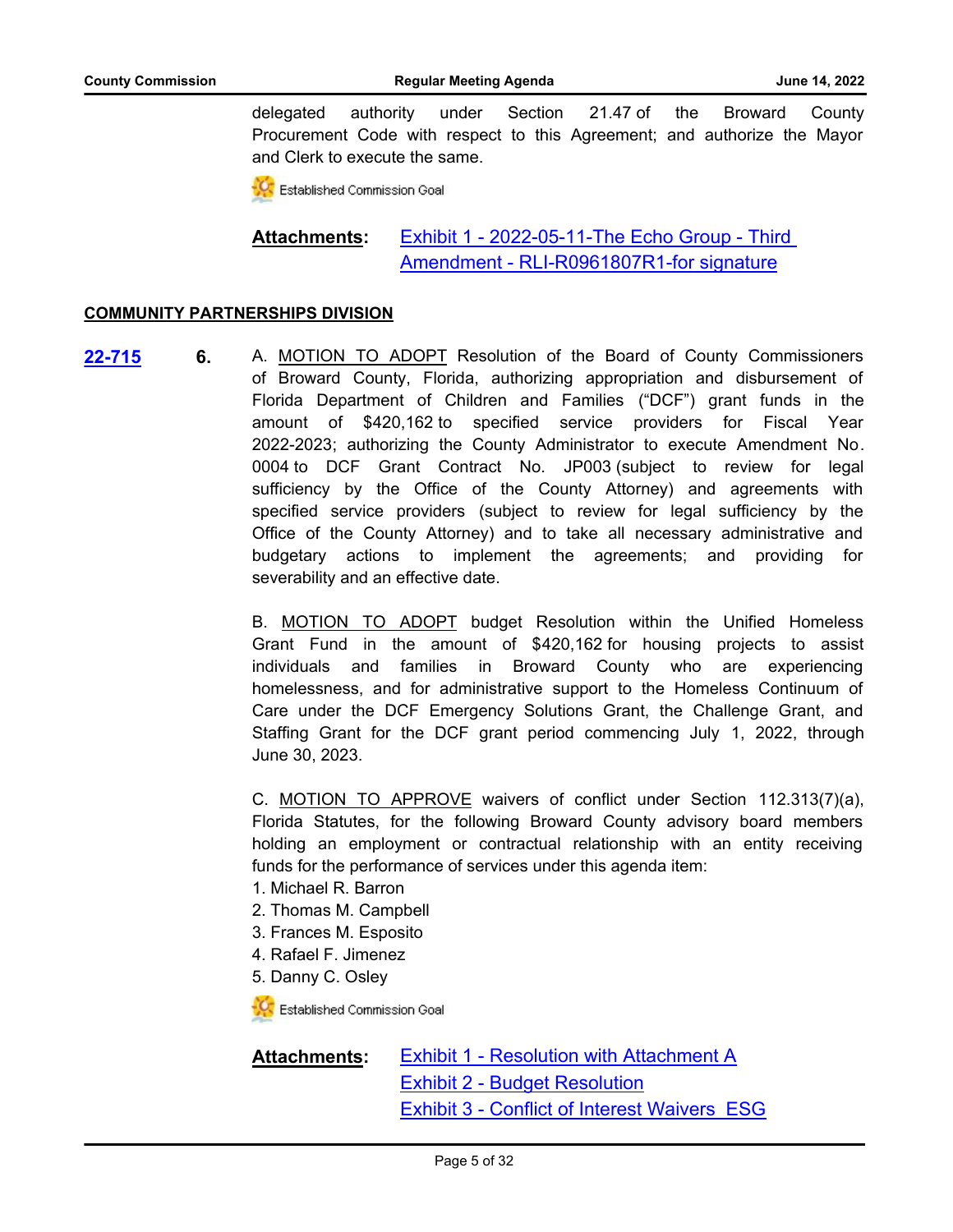**7.** A. MOTION TO AUTHORIZE County Administrator to execute First Amendment to Agreement No. 18-CP-CSA-ELC-01 between Broward County and Early Learning Coalition of Broward County, Inc. (subject to review for legal sufficiency by the Office of the County Attorney) for subsidized childcare services for low-income families, increasing the Agreement from \$2,342,795 to \$2,842,795, effective retroactively from May 1, 2022, through September 30, 2022; and authorize the County Administrator to take all necessary administrative and budgetary actions to implement the Agreement as amended. **[22-826](http://broward.legistar.com/gateway.aspx?m=l&id=/matter.aspx?key=10330)**

> B. MOTION TO AUTHORIZE County Administrator to execute First Amendment to Agreement No. 22-CP-CSA-4805-01 between Broward County and Fort Lauderdale Independence Training & Education Center, Inc. (subject to review for legal sufficiency by the Office of the County Attorney) for independent living and rental assistance services, increasing the Agreement from \$490,000 to \$550,000, effective retroactively from May 1, 2022, through September 30, 2022; and authorize the County Administrator to take all necessary administrative and budgetary actions to implement the Agreement as amended.

> C. MOTION TO AUTHORIZE County Administrator to execute First Amendment to Agreement No. 22-CP-CSA-3283-01 between Broward County and Parent to Parent of Broward County Inc., d/b/a Family Network on Disabilities of Broward County (subject to review for legal sufficiency by the Office of the County Attorney), for advocacy services for children with special needs, and their families, increasing the Agreement from \$212,858 to \$242,858, effective retroactively from May 1, 2022, through September 30, 2022; and authorize the County Administrator to take all necessary administrative and budgetary actions to implement the Agreement as amended.

> D. **MOTION TO AUTHORIZE** County Administrator to execute Second Amendment to Agreement No. 18-CP-HCS-8372-01 between Broward County and First Call for Help of Broward, Inc., d/b/a 2-1-1 Broward (subject to review for legal sufficiency by the Office of the County Attorney) for specialized information and referral services, increasing the Agreement from \$107,000 to \$206,200, effective retroactively from May 1, 2022, through September 30, 2022; and authorize the County Administrator to take all necessary administrative and budgetary actions to implement the Agreement as amended.

> E. MOTION TO AUTHORIZE County Administrator to execute First Amendment to Agreement No. 22-CP-HCS-0534-01 between Broward County and Mental Health America of Southeast Florida, Inc. (subject to review for legal sufficiency by the Office of the County Attorney) for drop-in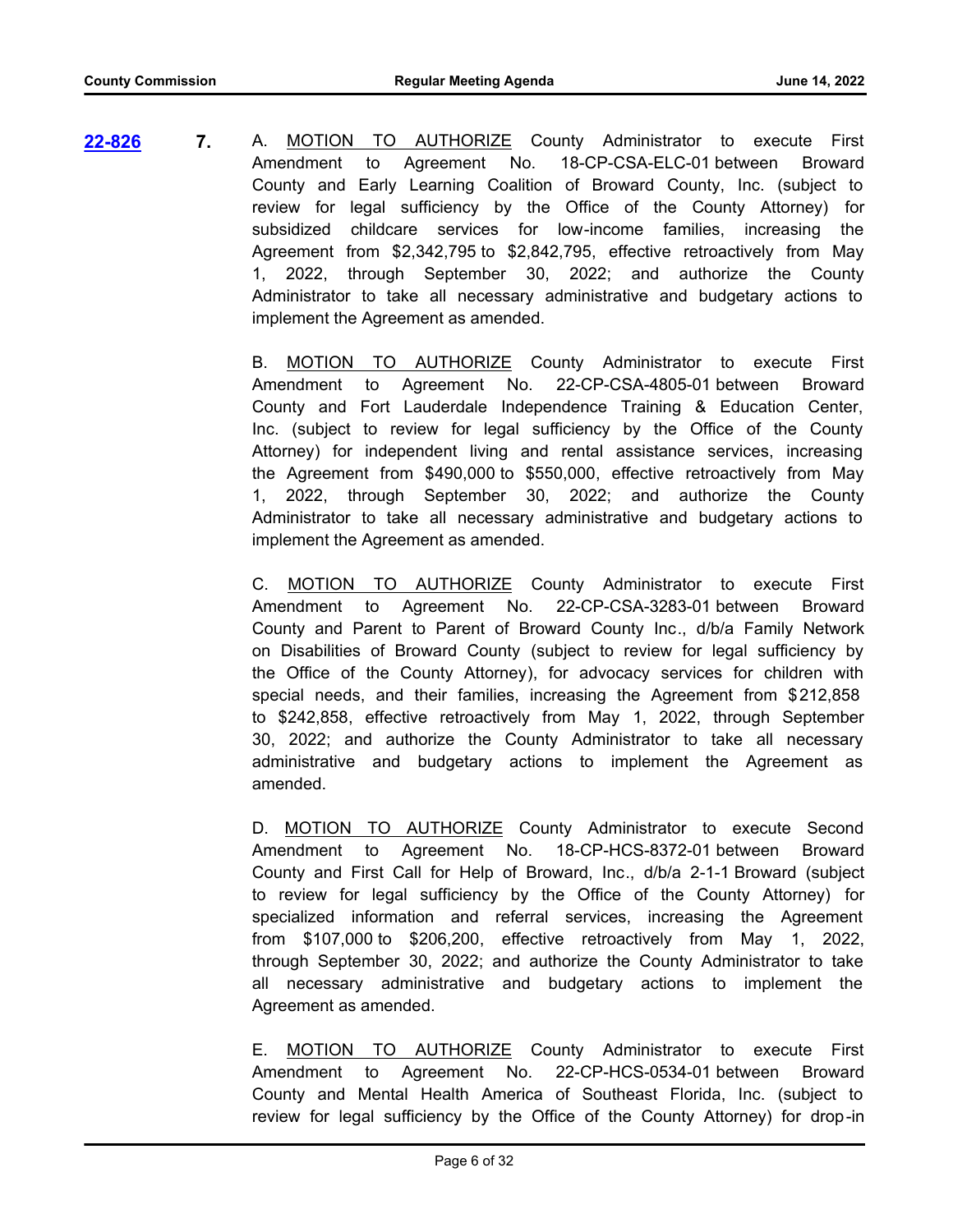mental health services, increasing the Agreement from \$133,333 to \$283,333, effective retroactively from May 1, 2022, through September 30, 2022; and authorize the County Administrator to take all necessary administrative and budgetary actions to implement the Agreement as amended.

F. MOTION TO AUTHORIZE County Administrator to execute First Amendment to Agreement No. 22-CP-HIP-6886-01 between Broward County and TaskForce Fore Ending Homelessness, Inc. (subject to review for legal sufficiency by the Office of the County Attorney) adding street outreach services at the airport, increasing the Agreement from \$529,774 to \$629,774, effective retroactively from May 1, 2022, through September 30, 2022; and authorize the County Administrator to take all necessary administrative and budgetary actions to implement the Agreement as amended.

G. MOTION TO AUTHORIZE County Administrator to execute Second Amendment to Agreement No. 22-CP-CSA-0126-01 between Broward County and South Broward Hospital District d/b/a Memorial Healthcare System (subject to review for legal sufficiency by the Office of the County Attorney) adding outpatient mental health services at the airport, increasing the Agreement from \$504,564 to \$579,564, effective retroactively from May 1, 2022, through September 30, 2022; and authorize the County Administrator to take all necessary administrative and budgetary actions to implement the Agreement as amended.

H. **MOTION TO AUTHORIZE** Human Services Department Director or Deputy Director to waive the 3% penalty reduction provided in the Performance section of service providers' agreements for providers that do not attain one or more outcomes during any quarter of Fiscal Year 2021-2022.

I. MOTION TO APPROVE waiver of conflict under Section 112.313(7)(a), Florida Statutes, for the following Broward County advisory board members holding an employment or contractual relationship with an entity receiving funds for the performance of services under this agenda item:

- 1. Melida J. Akiti
- 2. Howard A. Bakalar
- 3. Chauniqua D. Kiffin
- 4. Valery V. Moreno
- 5. Candace M. Pineda
- 6. Peter P. Powers
- 7. Zulma Vanessa Quiles



**CC** Established Commission Goal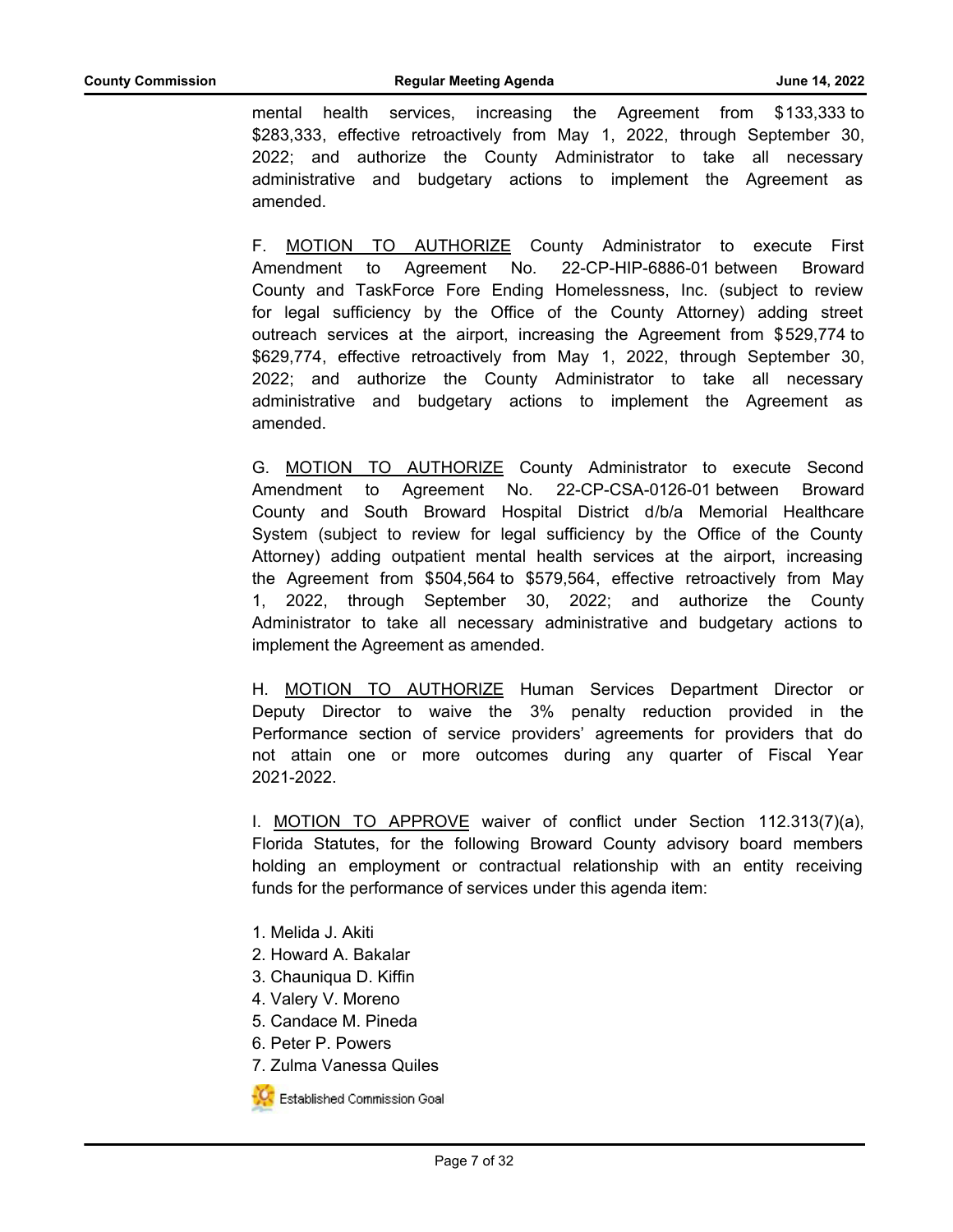[Exhibit 1 - Utilization Summary Chart](http://broward.legistar.com/gateway.aspx?M=F&ID=381af797-3281-44a0-b22f-aa7b7b10a113.pdf) [Exhibit 2 - Outcomes Not Met](http://broward.legistar.com/gateway.aspx?M=F&ID=25a4593d-568e-41e8-b9b7-0ac5365c7ca4.pdf) [Exhibit 3 - Conflict of Interest Waiver](http://broward.legistar.com/gateway.aspx?M=F&ID=e9460aaa-3586-45e8-9ee0-112483691424.pdf) **Attachments:**

**8.** MOTION TO AUTHORIZE County Administrator to execute Fourth Amendment to Agreement No. 18-CP-CSA-JRACH-01, between Broward County and Junior Achievement of South Florida Inc. subject to review for legal sufficiency by the Office of the County Attorney to add non-recurring funding to the Agreement in the amount of \$200,000 to support youth participation in the workforce development program, effective retroactively from October 1, 2021, through September 30, 2022; and authorize the County Administrator to take all necessary administrative and budgetary actions to implement the Agreement as amended. **[22-933](http://broward.legistar.com/gateway.aspx?m=l&id=/matter.aspx?key=10437)**

Established Commission Goal

#### **ELDERLY AND VETERANS SERVICES DIVISION**

**9.** MOTION TO APPROVE Agreement No. 22-EVSD-8210-01 between Broward County and the Areawide Council on Aging of Broward County, Inc. in the amount of \$784,920, effective retroactively from October 1, 2021 through September 30, 2022, providing local match funding for senior services in Broward County and supplemental rollover funds to purchase electronic devices for eligible seniors and caregivers; authorize the Mayor and Clerk to execute same; and authorize the County Administrator to take any necessary budgetary and administrative actions to implement the Agreement. **[22-766](http://broward.legistar.com/gateway.aspx?m=l&id=/matter.aspx?key=10270)**

**CC** Established Commission Goal

#### [Exhibit 1 - Local Match & Technology Project](http://broward.legistar.com/gateway.aspx?M=F&ID=c461276e-2762-4cc0-839d-96694cfe6a7e.pdf)  Agreement **Attachments:**

**10.** A. MOTION TO APPROVE Agreement No. JA122-15-2022 between the Areawide Council on Aging of Broward County, Inc. and Broward County, effective retroactively from January 1, 2022 through December 31, 2022, in the amount of \$36,518 to provide caregiver training and support services to eligible residents; authorize the Mayor and Clerk to execute same; authorize the County Administrator to execute amendments to the Agreement, subject to review for legal sufficiency by the Office of the County Attorney, that do not change the scope of services substantively or impose additional financial obligations on the County; and authorize the County Administrator to take all necessary administrative and budgetary actions to implement the Agreement. **[22-791](http://broward.legistar.com/gateway.aspx?m=l&id=/matter.aspx?key=10295)**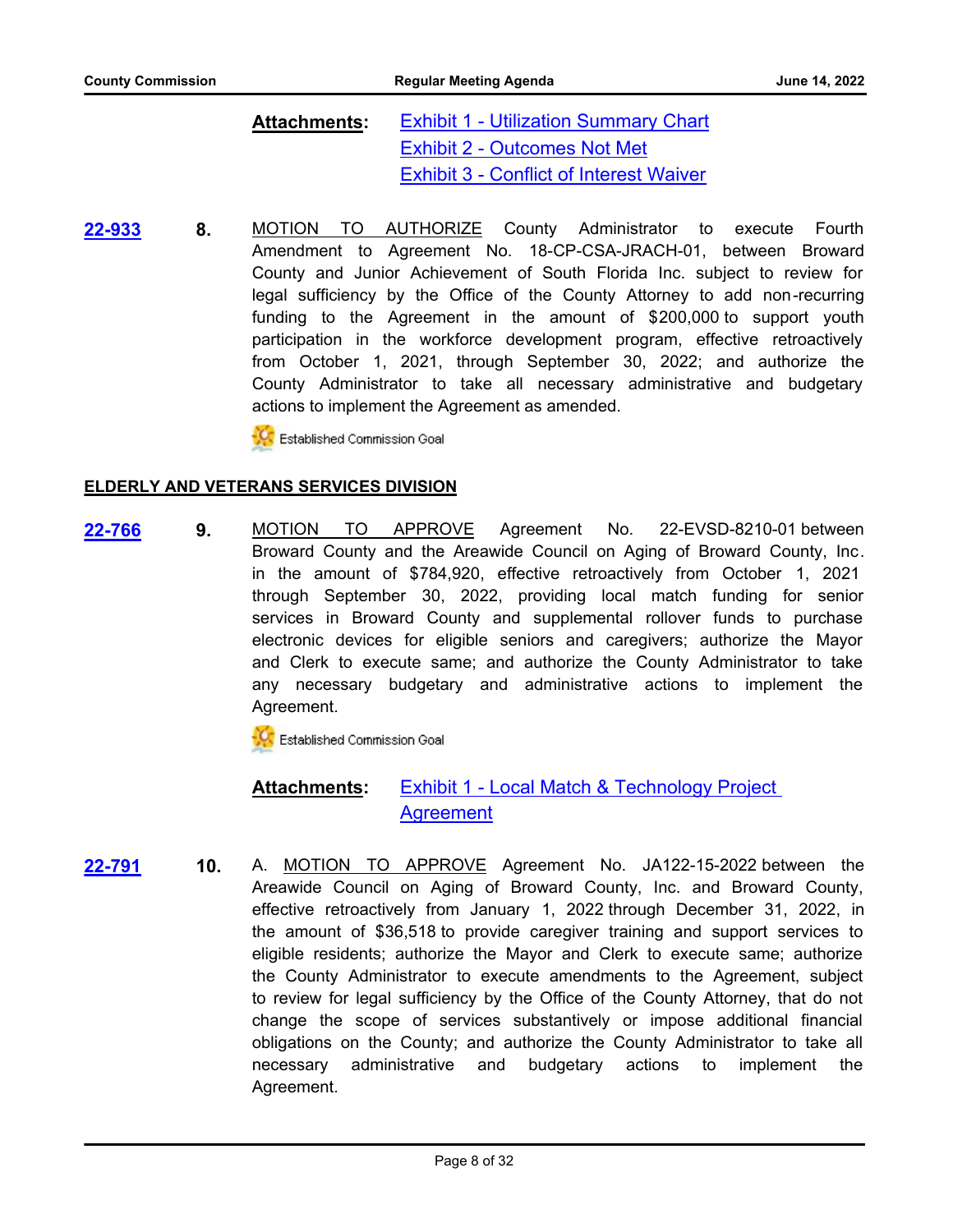B. MOTION TO ADOPT budget Resolution within the Older Americans Act Title IIIE Fund to appropriate revenue in the amount of \$36,518 for caregiver training and support services, of which \$32,866 are grant funds and \$3,652 are the grantor's match dollars.

**Established Commission Goal** 

#### [Exhibit 1 - BCEVS JA122-15-2022](http://broward.legistar.com/gateway.aspx?M=F&ID=19391385-2bbd-4355-b2b4-a9f016d7a1e5.pdf) [Exhibit 2 - Budget Resolution](http://broward.legistar.com/gateway.aspx?M=F&ID=7c75dc18-48af-4129-83bd-d4a0080cef49.pdf) **Attachments:**

#### **FAMILY SUCCESS ADMINISTRATION DIVISION**

**11.** MOTION TO APPROVE Modification One of Agreement between the Florida Department of Economic Opportunity and Broward County, increasing the estimated amount by \$6,500,000 for a total estimated amount of \$38,000,000, effective from the date of full execution through September 30, 2023, to add the Low-Income Household Water Assistance Program Grant; authorize the Mayor and Clerk to execute same; authorize the County Administrator to execute amendments and modifications to the subgrant Agreement, subject to review for legal sufficiency by the Office of the County Attorney, that do not impose additional financial obligations on the County; and authorize the County Administrator to take all necessary administrative and budgetary actions to implement the subgrant Agreement. **[22-875](http://broward.legistar.com/gateway.aspx?m=l&id=/matter.aspx?key=10379)**

**K** Established Commission Goal

#### [Exhibit 1 - DEO Agreement E1993 Modification](http://broward.legistar.com/gateway.aspx?M=F&ID=5d06706c-eeaa-4b9c-91aa-d42daedc6487.pdf)  **One Attachments:**

#### **OFFICE OF MANAGEMENT AND BUDGET**

**12.** MOTION TO ADOPT budget Resolution within the General Fund transferring budget authority between accounts, with no net impact, related to the provision of government services, which is an allowable use of (the Federal) Coronavirus Local Fiscal Recovery Fund (CLFRF), to align with the costs being expensed by the county in the (County) Coronavirus Aid to Counties Fund and to authorize the County Administrator to take all necessary administrative and budgetary actions. **[22-886](http://broward.legistar.com/gateway.aspx?m=l&id=/matter.aspx?key=10390)**

**Attachments:** [Exhibit 1 - Budget Resolution](http://broward.legistar.com/gateway.aspx?M=F&ID=84af730b-a7c2-47e4-b16f-cee8898ccf33.pdf)

**13.** MOTION TO ADOPT budget Resolution within the General Capital Outlay fund transferring funds in the amount of \$300,000 from reserves to provide funding for expert witnesses in connection with litigation concerning the Courthouse Tower project. **[22-947](http://broward.legistar.com/gateway.aspx?m=l&id=/matter.aspx?key=10451)**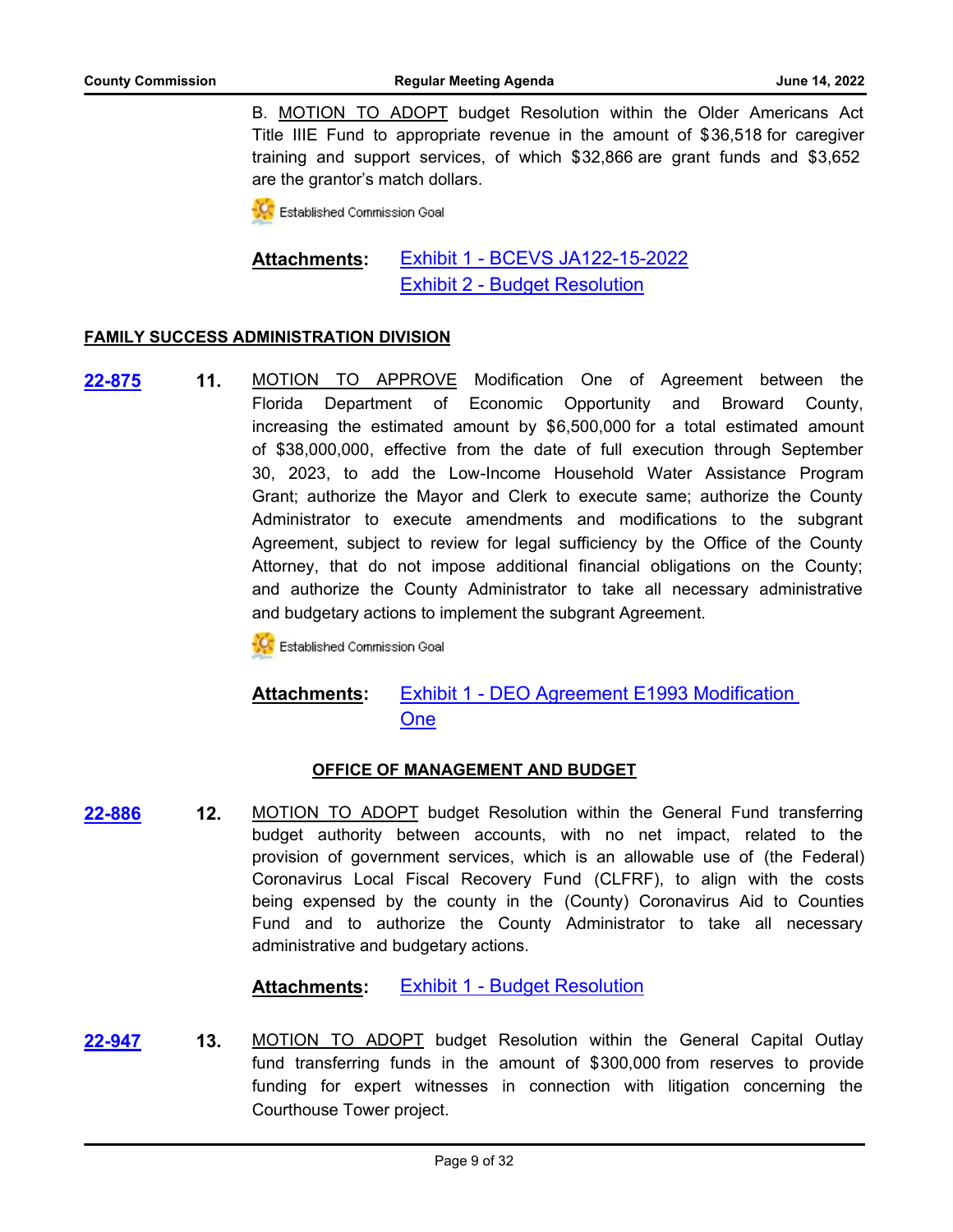# **Attachments:** [Exhibit 1 - Budget Resolution](http://broward.legistar.com/gateway.aspx?M=F&ID=96a9a777-ce84-44eb-832e-19429d4c26db.pdf)

#### **GREATER FORT LAUDERDALE CONVENTION AND VISITORS BUREAU**

**14.** MOTION TO AUTHORIZE President of the Greater Fort Lauderdale Convention and Visitors Bureau ("GFLCVB") or designee to approve reductions to license and ancillary fees charged for the use of the Broward County Convention Center ("Convention Center") in amounts not to exceed \$250,000 per agreement, and to authorize the County Administrator or designee to approve reductions in amounts not to exceed \$500,000 per agreement, when deemed appropriate and in the best interest of the County based on competitive reasons, economic conditions, construction at the convention center, and/or other business needs, through the completion of construction at the Convention Center (currently expected in 2025). **[22-887](http://broward.legistar.com/gateway.aspx?m=l&id=/matter.aspx?key=10391)**

#### **OFFICE OF ECONOMIC AND SMALL BUSINESS DEVELOPMENT**

**15.** MOTION TO DIRECT Office of the County Attorney to draft: (i) an Ordinance amending Chapter 9½, Section 9½-50, et seq., of the Broward County Code of Ordinances relating to expanding economic incentives under the Broward County Job Growth/Economic Incentives Act (the "Act"); and (ii) a Resolution amending Chapter 19, Part V of the Broward County Administrative Code relating to the administration of the Act, with both the ordinance and the resolution based on terms developed by the Office of Economic and Small Business Development. **[22-986](http://broward.legistar.com/gateway.aspx?m=l&id=/matter.aspx?key=10490)**

Established Commission Goal

#### **REQUEST TO SET FOR PUBLIC HEARING**

**16.** MOTION TO ADOPT Resolution directing the County Administrator to publish Notice of Public Hearing to be held on August 25, 2022 at 10:00 a.m. in Room 422 of the Governmental Center, 115 South Andrews Avenue, Fort Lauderdale, Florida to vacate variable width water and sewers easements as recorded in Official Records Book 20005, Page 204 of the Official Records of Broward County, Florida, generally located on the north side of the intersection of Southwest 35 Avenue and Stirling Road in the City of Hollywood; Petitioners: MG3 West Hollywood LLC.; Agent: Keith Poliakoff, c/o Saul Ewing Arnstein and Lehr, LLP; Application for Vacation and Abandonment: 2018-V-14. **(Commission District 6) [22-842](http://broward.legistar.com/gateway.aspx?m=l&id=/matter.aspx?key=10346)**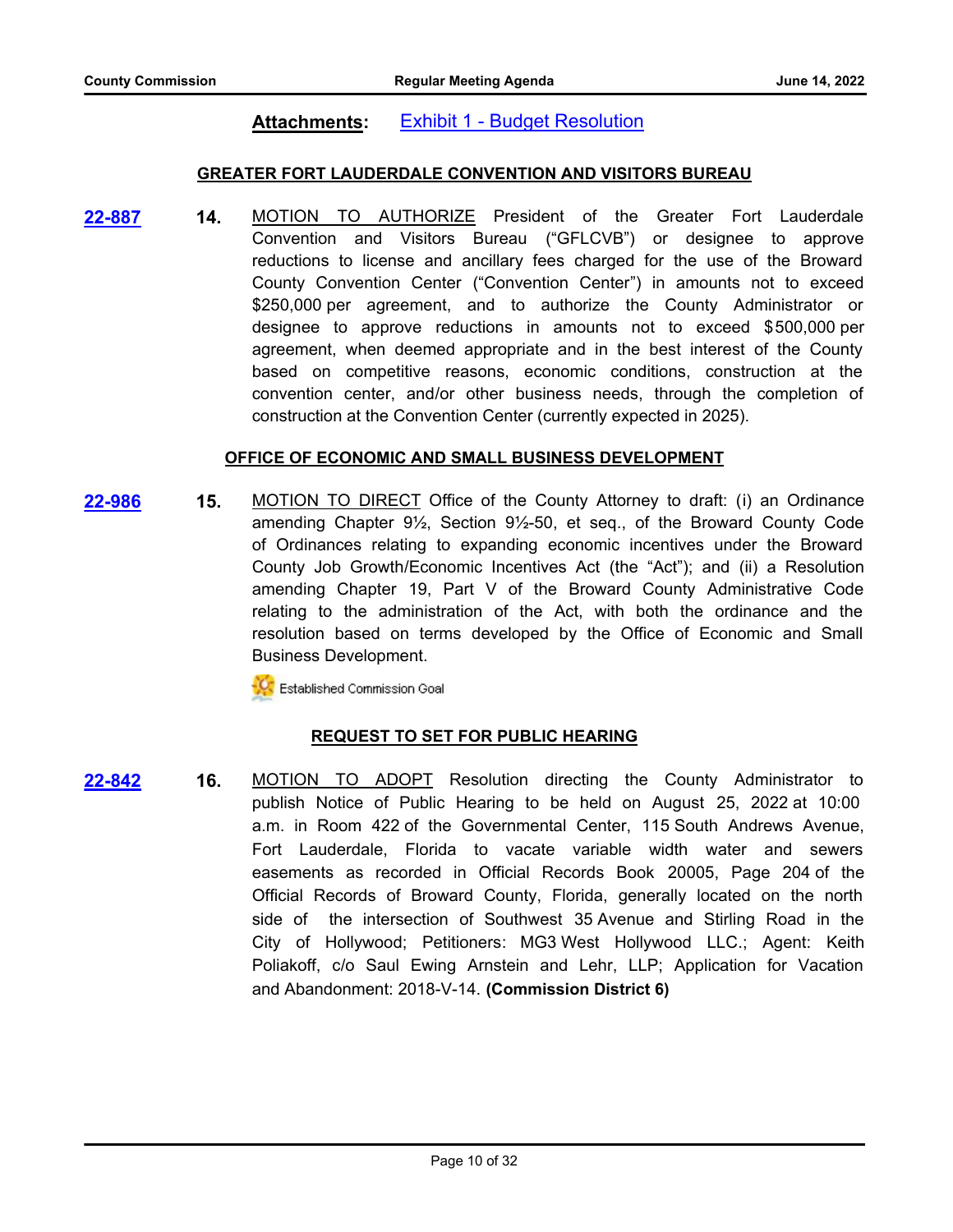| Attachments: | <b>Exhibit 1 - Application</b>                           |
|--------------|----------------------------------------------------------|
|              | <b>Exhibit 2 - Resolution Authorizing Public Hearing</b> |
|              | <b>Vacation</b>                                          |
|              | <b>Exhibit 3 - Notice of Public Hearing</b>              |
|              | <b>Exhibit 4 - Location Map</b>                          |

**17.** MOTION TO ADOPT Resolution directing the County Administrator to publish Notice of Public Hearing to be held on August 25, 2022, at 10:00 a.m., in Room 422 of the Governmental Center, 115 South Andrews Avenue, Fort Lauderdale, Florida, to consider the application of Eller-I.T.O. Stevedoring Company, L.L.C., for the granting of a renewal of a nonexclusive franchise for a ten-year term to provide stevedore services at Port Everglades. **[22-789](http://broward.legistar.com/gateway.aspx?m=l&id=/matter.aspx?key=10293)**

**CC** Established Commission Goal

[Exhibit 1 - Resolution](http://broward.legistar.com/gateway.aspx?M=F&ID=04f860d8-0521-4945-974f-466b743200e9.pdf) [Exhibit 2 - Notice to Publish](http://broward.legistar.com/gateway.aspx?M=F&ID=d0ba3133-1b3b-4fc5-bab3-c22510d1d5ab.pdf) [Exhibit 3 - Application](http://broward.legistar.com/gateway.aspx?M=F&ID=3b9873e8-6286-4e5e-bb70-a4981d2ea46c.pdf) **Attachments:**

**18.** MOTION TO ADOPT Resolution directing the County Administrator to publish Notice of Public Hearing to be held on August 25, 2022, at 10:00 a.m., in Room 422 of the Governmental Center, 115 South Andrews Avenue, Fort Lauderdale, Florida, to consider the application of Cemex Construction Materials Florida, LLC, for the granting of a renewal of a nonexclusive franchise for a ten-year term to provide stevedore services at Port Everglades. **[22-923](http://broward.legistar.com/gateway.aspx?m=l&id=/matter.aspx?key=10427)**

**CC** Established Commission Goal

[Exhibit 1 - Resolution](http://broward.legistar.com/gateway.aspx?M=F&ID=dfcb101d-80b7-49b1-851f-6b80de902706.pdf) [Exhibit 2 - Notice to Publish](http://broward.legistar.com/gateway.aspx?M=F&ID=aae97e31-8bb6-41c7-89fb-e3c4137786d4.pdf) [Exhibit 3 - Application](http://broward.legistar.com/gateway.aspx?M=F&ID=fd982b7f-4298-435e-afcf-929b3a18aea9.pdf) **Attachments:**

**19.** MOTION TO ADOPT Resolution directing the County Administrator to publish Notice of Public Hearing to be held on August 25, 2022, at 10:00 a.m., in Room 422 of the Governmental Center, 115 South Andrews Avenue, Fort Lauderdale, Florida, to consider the application of Cemex Construction Materials Florida, LLC, for the granting of a renewal of a nonexclusive franchise for a ten-year term to provide cargo handler services at Port Everglades. **[22-943](http://broward.legistar.com/gateway.aspx?m=l&id=/matter.aspx?key=10447)**



**TAC** Established Commission Goal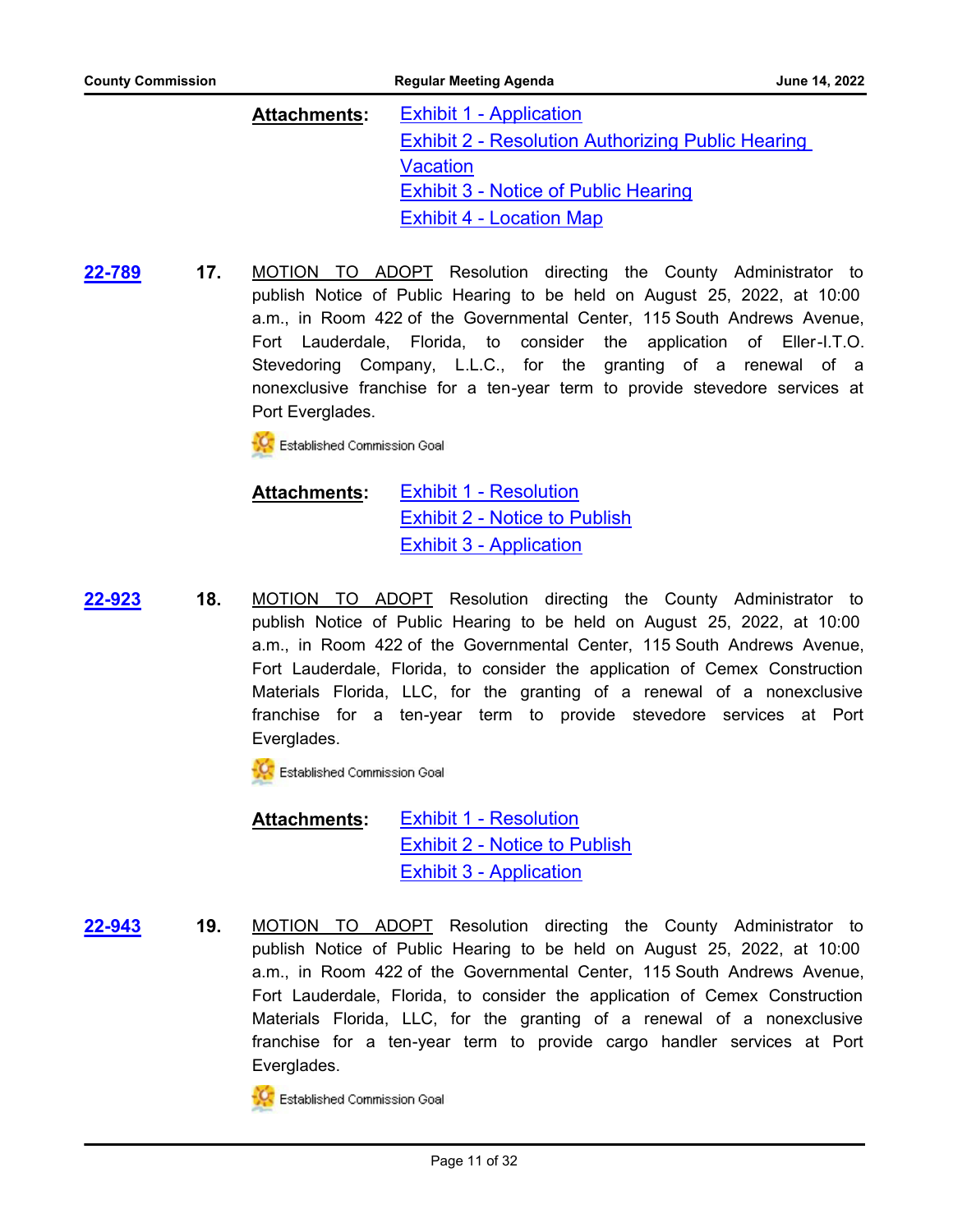#### [Exhibit 1 - Resolution](http://broward.legistar.com/gateway.aspx?M=F&ID=42de51c4-ed12-498b-9ab9-fb40e16f0de7.pdf) [Exhibit 2 - Notice to Publish](http://broward.legistar.com/gateway.aspx?M=F&ID=59dc71eb-92d7-4aa6-a809-ce90a57adb3d.pdf) [Exhibit 3 - Application](http://broward.legistar.com/gateway.aspx?M=F&ID=c136b30c-1c67-4085-adfd-febf494c91b4.pdf) **Attachments:**

#### **RESILIENT ENVIRONMENT DEPARTMENT**

**[22-881](http://broward.legistar.com/gateway.aspx?m=l&id=/matter.aspx?key=10385)**

**20.** MOTION TO APPROVE Seventh Amendment to the Agreement between Broward County and the firms of Aptim and Olsen Associates, Inc., operating as a Joint Venture, in substantially the form attached as Exhibit 1, for coastal engineering consultant services for the Broward County Shore Protection Project (RLI No. 040897-RB), providing for post-construction reporting and monitoring for beach renourishment along Segment II, increasing the total agreement compensation by up to \$4,058,326 from \$22,230,602 to \$26,288,928; and authorize the Director of Purchasing to approve nonmaterial changes that do not further increase the total cost to County, subject to review for legal sufficiency by the Office of the County Attorney; and authorize the Mayor and Clerk to execute the final form of the amendment. **(Commission District 4)**

Established Commission Goal

[Exhibit 1 - 7th Amendment to Consultant](http://broward.legistar.com/gateway.aspx?M=F&ID=f312dbcc-a53b-4fa9-837c-679120734705.pdf)  Services Segment II [Exhibit 2 - OESBD Memo](http://broward.legistar.com/gateway.aspx?M=F&ID=97e79e41-140b-42c4-ae46-071466071adf.pdf) [Exhibit 3 - Agreement History](http://broward.legistar.com/gateway.aspx?M=F&ID=1d9a9755-2ef1-46ad-bcab-ba973d753f90.pdf) [Additional Material - Information](http://broward.legistar.com/gateway.aspx?M=F&ID=cc8ad565-6ce9-4b39-8987-ed355e6a9d56.pdf) **Attachments:**

#### **ENVIRONMENTAL PERMITTING DIVISION**

**21.** MOTION TO APPROVE Amendment to Joint Participation Agreement (JPA) by and between Broward County and Florida Department of Transportation (FDOT) District 4 that was executed on December 5, 2017, to share responsibility for Florida Department of Environmental Protection (FDEP) National Pollutant Discharge Elimination System (NPDES) Municipal Separate Storm Sewer System (MS4) Permit requirements, extending the Agreement term retroactively from January 5, 2022, through January 4, 2023, providing for additional funding in the amount of \$24,582, and authorize the Mayor and Clerk to execute same. **[22-869](http://broward.legistar.com/gateway.aspx?m=l&id=/matter.aspx?key=10373)**

**C** Established Commission Goal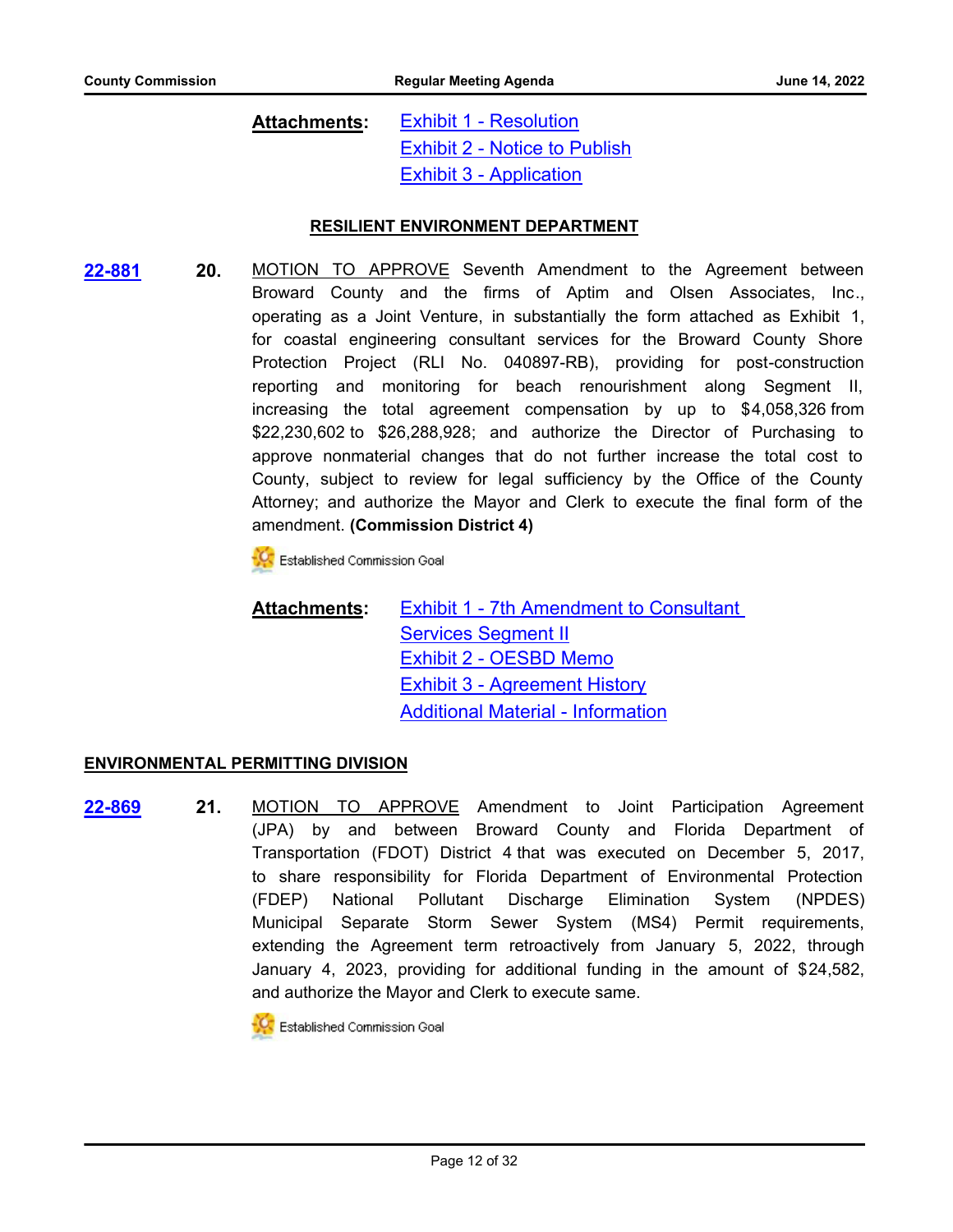#### [Exhibit 1 - 2017 Joint Participation Agreement](http://broward.legistar.com/gateway.aspx?M=F&ID=87386b5e-c6af-4a3b-89ba-3cea627dc90c.pdf)  with FDOT **Exhibit 2 - Amendment to Joint Partcipation** Agreement with FDOT **Attachments:**

#### **NATURAL RESOURCES DIVISION**

**22.** A. MOTION TO APPROVE U.S. Department of Homeland Security (DHS) Cooperative Agreement 06OHBIO00013-17-00 (grant) in the amount of \$354,358 to provide funding for the BioWatch monitoring program in Broward County retroactively from May 1, 2022 - April 30, 2023 and authorize the County Administrator to take all necessary administrative and budgetary actions to implement the grant. **[22-767](http://broward.legistar.com/gateway.aspx?m=l&id=/matter.aspx?key=10271)**

> B. MOTION TO ADOPT budget Resolution within the DHS Grant Fund for the Natural Resources Division in the amount of \$354,358 to recognize revenues for the purpose of field sampling and collection under the BioWatch Program.

Established Commission Goal

#### [Exhibit 1 - DHS Award 06OHBIO00013-17-00](http://broward.legistar.com/gateway.aspx?M=F&ID=5a071ac0-b531-41da-95ad-7765081dad2e.pdf) [Exhibit 2 - Budget Resolution](http://broward.legistar.com/gateway.aspx?M=F&ID=6fd789a3-054a-4a0f-be70-3798a9b59ceb.pdf) **Attachments:**

**23.** MOTION TO APPROVE Interlocal Agreement between the School Board of Broward County (SBBC) and Broward County, effective from July 1, 2022, in the amount of \$1,327,840 for NatureScape and Air Quality programming services; and authorize the County Administrator to execute the agreement and take all necessary administrative and budgetary actions, subject to review for legal sufficiency by the Office of the County Attorney, in substantially the form as Exhibit 1, and authorize the Director of Purchasing to approve nonmaterial changes that do not increase the total cost to County; and authorize the Mayor and Clerk to execute the final approved version. **[22-902](http://broward.legistar.com/gateway.aspx?m=l&id=/matter.aspx?key=10406)**

**CC** Established Commission Goal

# **Attachments:** [Exhibit 1 - SBBC Agreement](http://broward.legistar.com/gateway.aspx?M=F&ID=f6ac9641-4dda-4927-bf01-71be7a3e4570.pdf)

#### **HOUSING FINANCE DIVISION**

**24.** A. MOTION TO AUTHORIZE County Administrator to amend the Broward County Five Year Strategic Consolidated Plans for Fiscal Years 2015-2019 and Fiscal Years 2020-2024 and the accompanying Annual Action Plans for the U.S. Department of Housing and Urban Development ("HUD") **[22-904](http://broward.legistar.com/gateway.aspx?m=l&id=/matter.aspx?key=10408)**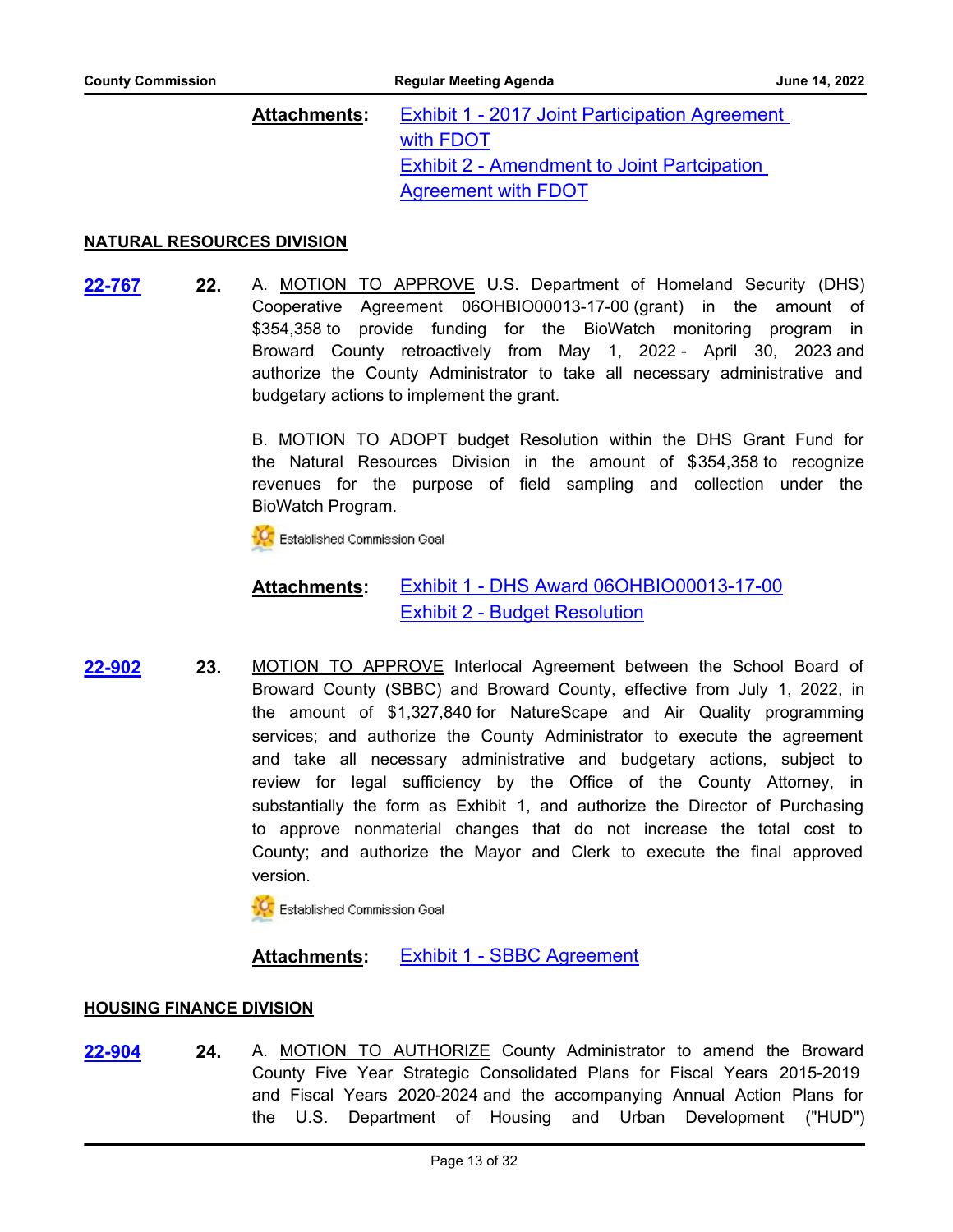Community Planning and Development Grants; to make necessary project/activity eligibility and programmatic changes; reprogramming funds and revising Coronavirus Aid, Relief, and Economic Security (CARES) Act Community Development Block Grant CARES (CDBG-CV, and CV3) funds, CDBG-CV2 funds awarded through the state of Florida Department of Economic Development, Community Development Block Grant ("CDBG"), Home Investment Partnerships American Rescue Plan Program (HOME-ARP), Home Investment Partnerships (HOME) grant, and Emergency Solutions Cares Act Grants (ESG-CV2) based on the recommendations in Exhibit 1; authorizing the County Administrator to take all necessary administrative and budgetary actions for implementation of the changes, to submit a copy of the amendment to HUD, and to execute agreements, amendments, reinstatements and interlocal agreements with subrecipients and/or contractors/developers for funding for the respective CDBG-CV, CDBG, ESG, ESG-CV and HOME Programs, subject to approval as to form by the Office of the County Attorney.

B. MOTION TO AUTHORIZE County Administrator to take all necessary administrative and budgetary actions to appropriate and implement unanticipated Community Development Block Home Investment Partnerships Program Grant (HOME) revenue funds in the amount of \$718,847, of which a maximum of 10% may be administrative funds, based on the recommendations in Exhibit 1, and authorize County Administrator to execute agreements, and/or amendments to existing subrecipient agreements to allocate the funds, subject to approval as to form by the Office of the County Attorney.

Established Commission Goal

[Exhibit 1 - Substantial Changes - Reallocations](http://broward.legistar.com/gateway.aspx?M=F&ID=4227f032-1db1-4b23-9754-dded8117813e.pdf)  and PI Detail Spreadsheet- 22-904 [Additional Material - Information](http://broward.legistar.com/gateway.aspx?M=F&ID=9fc978a5-db1c-40d7-af37-75bd7d9cdb8b.pdf) **Attachments:**

#### **URBAN PLANNING DIVISION**

**25.** MOTION TO APPROVE Subordination Agreement related to Declarations of Restrictive Covenants for HTG Village View, LLC, located east of North Andrews Avenue, between Northeast 6 Street and Northeast 7 Street in the City of Fort Lauderdale, involving the waiver of certain impact fees and to authorize County Administrator to execute same. **(Commission District 4) [22-580](http://broward.legistar.com/gateway.aspx?m=l&id=/matter.aspx?key=10083)**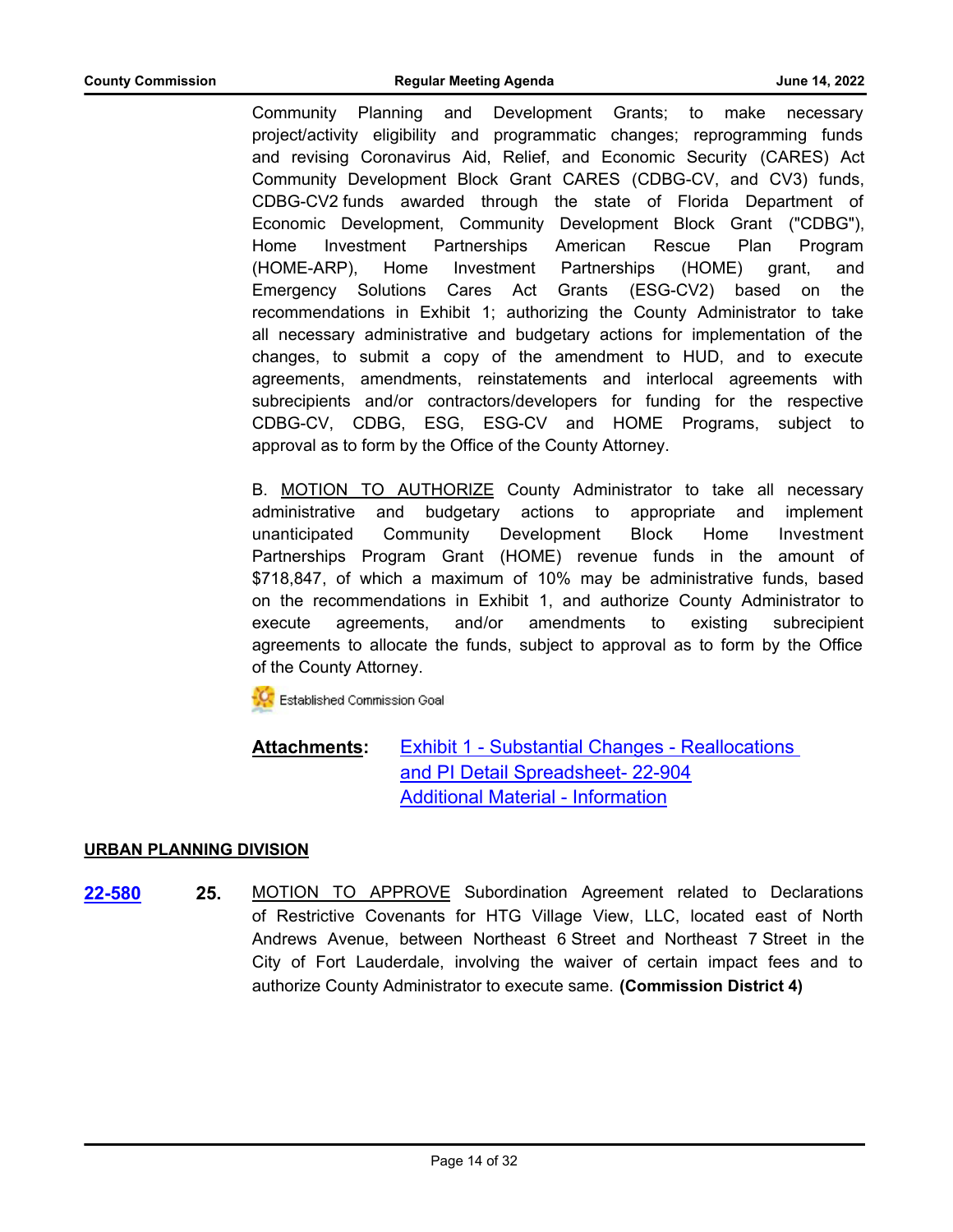| Attachments: | <b>Exhibit 1 - Application</b>                       |
|--------------|------------------------------------------------------|
|              | <b>Exhibit 2 - Location Map</b>                      |
|              | <b>Exhibit 3 - Age Restriction Declaration of</b>    |
|              | <b>Restrictive Covenant</b>                          |
|              | <b>Exhibit 4 - Affordable Housing Declaration of</b> |
|              | <b>Restrictive Covenant</b>                          |
|              | <b>Exhibit 5 - Office of County Attorney</b>         |
|              | <b>Memorandum</b>                                    |

#### **BROWARD MUNICIPAL SERVICES DISTRICT**

**26.** MOTION TO DIRECT Office of the County Attorney to draft an Ordinance amending Chapter 39 of the Broward County Code of Ordinances ("Zoning Code") creating the Garden Park Mixed Use zoning district and adding associated definitions. **[22-365](http://broward.legistar.com/gateway.aspx?m=l&id=/matter.aspx?key=9868)**

**Established Commission Goal** 

**27.** A. MOTION TO APPROVE LED Lighting Agreement between Broward County and Florida Power & Light Company (FP&L) for installation, modification, and maintenance of LED street lighting facilities in Boulevard Gardens within the Broward Municipal Services District, at a cost of \$299,663 to the County, and authorizing the Mayor and Clerk to execute same (Exhibit 1). **(Commission District 8) [22-944](http://broward.legistar.com/gateway.aspx?m=l&id=/matter.aspx?key=10448)**

> B. MOTION TO APPROVE LED Lighting Agreement between Broward County and FP&L for installation, modification, and maintenance of LED street lighting facilities in Franklin Park within the Broward Municipal Services District, at a cost of \$115,566 to the County and authorizing the Mayor and Clerk to execute same (Exhibit 2). **(Commission District 8)**

> C. MOTION TO APPROVE LED Lighting Agreement between Broward County and FP&L for installation, modification, and maintenance of LED street lighting facilitates in Roosevelt Gardens within the Broward Municipal Services District, at a cost of \$458,819 to the County and authorizing the Mayor and Clerk to execute same (Exhibit 3). **(Commission District 8)**

> D. MOTION TO APPROVE LED Lighting Agreement between Broward County and FP&L for installation, modification, and maintenance of LED street lighting facilities in Washington Park within the Broward Municipal Services District, at a cost of \$288,331 to the County and authorizing the Mayor and Clerk to execute same (Exhibit 4). **(Commission District 8)**

> E. MOTION TO APPROVE LED Lighting Agreement between Broward County and FP&L for removing from billing duplicated fixture counts and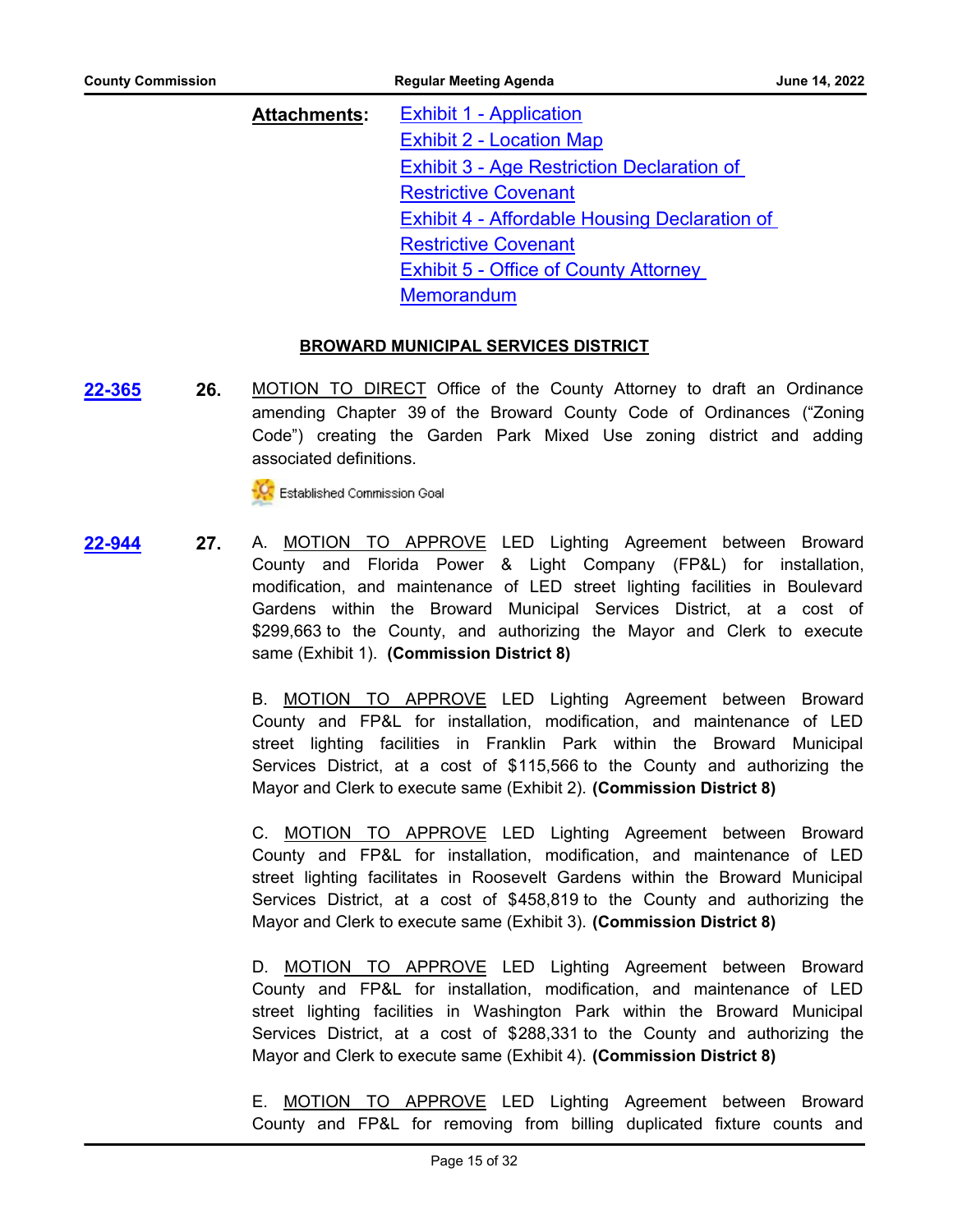back credit account five years in Washington Park within the Broward Municipal Services District, at a cost of \$0 to the County and authorizing the Mayor and Clerk to execute same (Exhibit 5). **(Commission District 8)**

[Exhibit 1 - LED Agreement Boulevard Gardens](http://broward.legistar.com/gateway.aspx?M=F&ID=aa6093d3-0dd1-47fb-b589-479cfd17bef3.pdf) [Exhibit 2 - LED Agreement Franklin Park](http://broward.legistar.com/gateway.aspx?M=F&ID=fcc3d065-e65f-4771-afa5-904d0fd3222e.pdf) [Exhibit 3 - LED Agreement Roosevelt Gardens](http://broward.legistar.com/gateway.aspx?M=F&ID=021fb49d-caf2-4d5d-abc8-73213ed822d1.pdf) [Exhibit 4 - LED Agreement Washington Park](http://broward.legistar.com/gateway.aspx?M=F&ID=1087e560-15c2-49d8-b9cf-6d912265e558.pdf) [Exhibit 5 - LED Agreement Washingon Park-2](http://broward.legistar.com/gateway.aspx?M=F&ID=702114e3-fe79-4b81-9a07-099b0a3b6763.pdf) **Attachments:**

**[22-953](http://broward.legistar.com/gateway.aspx?m=l&id=/matter.aspx?key=10457)**

**28.** MOTION TO ADOPT budget Resolution transferring \$140,000 from reserve within the Unincorporated Area Capital Project Fund for the purpose of providing funding for the Boulevard Gardens Project. **(Commission District 8)**

Established Commission Goal

**Attachments:** [Exhibit 1 - Budget Resolution](http://broward.legistar.com/gateway.aspx?M=F&ID=dbcd2318-77ba-40cb-8e84-902368a1cf33.pdf)

**\* \* \* \* \* \* \* \* \* \* \* \* \* \* \* \* \* \* \* \* \* \* \* \* \* \* \* \* \* \* \* \* \* \* \* \* \* \* \* \* \* \* \* \* \* \* \* \* \* \* \* \* \* \* \* \* \* \* \* \* \* \* \* \* \* \* \* \* \* \* \* \* \* \* \* \* \* \* \* \* \* \* \* \* \* \* \* \* \* \* \* \* \* \* \* \* \* \* \* \* \* \***

### **QUASI-JUDICIAL CONSENT HEARING**

### **RESILIENT ENVIRONMENT DEPARTMENT**

#### **URBAN PLANNING DIVISION**

- **29.** MOTION TO APPROVE plat note amendment to BCHA FL 76-6 Plat (081-UP-80). **(Commission District 5) [22-427](http://broward.legistar.com/gateway.aspx?m=l&id=/matter.aspx?key=9930)**
	- [Exhibit 1 Staff Report](http://broward.legistar.com/gateway.aspx?M=F&ID=7bf7f97d-9198-4fc9-8738-2a4b6a85fbcd.pdf) [Exhibit 2 - Location Map](http://broward.legistar.com/gateway.aspx?M=F&ID=c2be1994-17db-4cf0-8f63-c29a656c1a26.pdf) [Exhibit 3 - Planning Council letter](http://broward.legistar.com/gateway.aspx?M=F&ID=115b2c17-cab4-4284-aaf5-bb75c5c1e81a.pdf) [Exhibit 4 - SCAD Letter](http://broward.legistar.com/gateway.aspx?M=F&ID=0b453a29-378e-4559-a307-efff08d43328.pdf) [Exhibit 5 - Town of Davie Letter](http://broward.legistar.com/gateway.aspx?M=F&ID=660e1d9e-0b6e-4dc3-a7bf-b00a49795837.pdf) [Exhibit 6 - Highway Construction and](http://broward.legistar.com/gateway.aspx?M=F&ID=b8d4e09c-2735-4e26-8ae9-6e11918d36ae.pdf)  Engineering Memorandum [Exhibit 7 - FDOT Letter](http://broward.legistar.com/gateway.aspx?M=F&ID=ffb7bae8-58fe-49fb-b08f-0cc1cf44085a.pdf) [Exhibit 8 - Environmental Memorandum](http://broward.legistar.com/gateway.aspx?M=F&ID=d9d6f22e-5ac4-4c6e-81bb-47c707ce9190.pdf) [Exhibit 9 - BCAD Comment](http://broward.legistar.com/gateway.aspx?M=F&ID=ba68097e-740e-4ae8-b002-e11c02035b7d.pdf) [Exhibit 10 - Historical Resource Review](http://broward.legistar.com/gateway.aspx?M=F&ID=3ef78fae-95ef-4761-a19e-2c29b58ec158.pdf) [Exhibit 11 - Application](http://broward.legistar.com/gateway.aspx?M=F&ID=ab196143-1324-4ad6-a349-968065da6163.pdf) **Attachments:**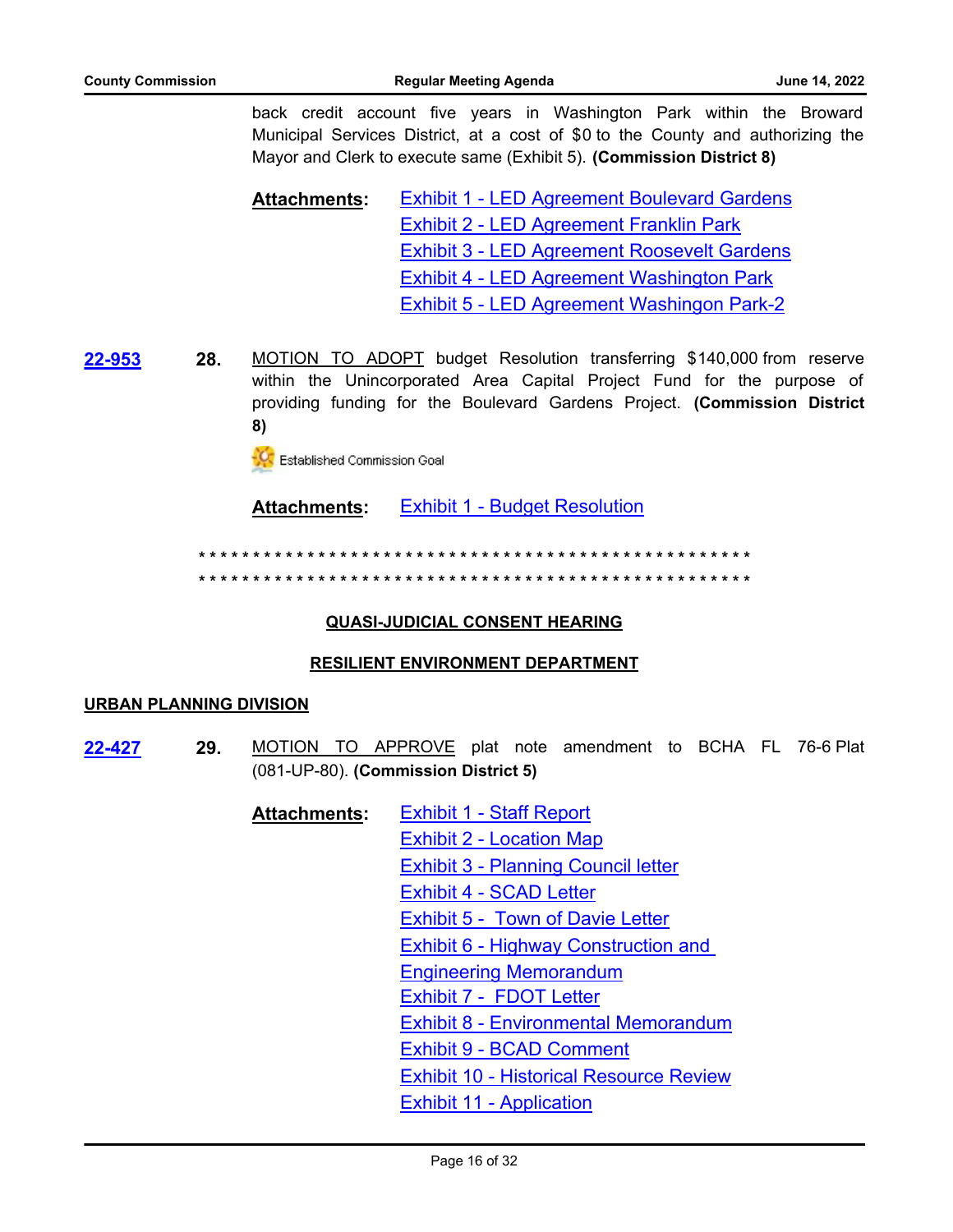**30.** MOTION TO APPROVE plat entitled Park Place Homes (007-MP-21). **(Commission District 5) [22-680](http://broward.legistar.com/gateway.aspx?m=l&id=/matter.aspx?key=10183)** [Exhibit 1 - Staff Report](http://broward.legistar.com/gateway.aspx?M=F&ID=11158ed0-956c-4f72-8a84-d26f5f5d0831.pdf) [Exhibit 2 - Location Map](http://broward.legistar.com/gateway.aspx?M=F&ID=8cc737a9-3982-4bf5-94fb-9d91223e8e2d.pdf) [Exhibit 3 - Planning Council Memorandum](http://broward.legistar.com/gateway.aspx?M=F&ID=ec7a623d-8d52-43cd-a84e-782f01eeff38.pdf) [Exhibit 4 - Highway Construction and](http://broward.legistar.com/gateway.aspx?M=F&ID=c8391f29-d7e0-4f04-b80b-915f7d4f4049.pdf)  Engineering Memorandum [Exhibit 5 - Utility Availability Letter](http://broward.legistar.com/gateway.aspx?M=F&ID=d9d7f8e8-fcba-4de7-a16c-a0bba375785a.pdf) [Exhibit 6 - School Capacity Availability](http://broward.legistar.com/gateway.aspx?M=F&ID=66044467-5ebe-43a0-9a32-604651a20c25.pdf)  Determination Letter [Exhibit 7 - Environmental Review Report](http://broward.legistar.com/gateway.aspx?M=F&ID=cad63269-7462-4540-999f-7225c367b5b6.pdf) **Attachments:**

[Exhibit 8 - Historical Resource Review](http://broward.legistar.com/gateway.aspx?M=F&ID=21c09556-9fb3-4372-8c83-0b84e04d1713.pdf)

[Exhibit 9 - Application](http://broward.legistar.com/gateway.aspx?M=F&ID=80dd5fd7-40c0-4e66-895a-e90ef44f87ef.pdf)

- **31.** MOTION TO APPROVE plat entitled ARKHAM (031-MP-21). **(Commission District 5) [22-741](http://broward.legistar.com/gateway.aspx?m=l&id=/matter.aspx?key=10245)**
	- [Exhibit 1 Staff Report](http://broward.legistar.com/gateway.aspx?M=F&ID=55eedea5-d54a-46fd-9b98-08ebeaf8b99e.pdf) [Exhibit 2 - Location Map](http://broward.legistar.com/gateway.aspx?M=F&ID=6218d4e1-896e-4e8e-90cb-628986ec0630.pdf) [Exhibit 3 - Planning Council Memorandum](http://broward.legistar.com/gateway.aspx?M=F&ID=f5fde738-0fbb-4e17-b414-9d3c379d1c1e.pdf) [Exhibit 4 - Adjacent Municipal Notification](http://broward.legistar.com/gateway.aspx?M=F&ID=6d498ab2-682f-4158-90e3-9f5d62a251fb.pdf) [Exhibit 5 - Highway Construction and](http://broward.legistar.com/gateway.aspx?M=F&ID=0fab1c4a-1b43-4cd8-a215-59849254f8c4.pdf)  Engineering Division [Exhibit 6 - School Capacity Availability Letter](http://broward.legistar.com/gateway.aspx?M=F&ID=ca49ac19-e7f7-42db-823f-8b2543046ed1.pdf) [Exhibit 7 - Environmental Review Report](http://broward.legistar.com/gateway.aspx?M=F&ID=06ee03f8-4987-42b4-be67-07ca45e66dd6.pdf) [Exhibit 8 - Historical Resource Review](http://broward.legistar.com/gateway.aspx?M=F&ID=741a28c7-2a0c-4366-bb08-7b962450185c.pdf) [Exhibit 9 - BCAD Comments](http://broward.legistar.com/gateway.aspx?M=F&ID=7df09554-223a-4844-bf05-4e562c37894e.pdf) [Exhibit 10 - Application](http://broward.legistar.com/gateway.aspx?M=F&ID=0d71266b-1214-46f2-8bed-5a6c7fddc3c0.pdf) **Attachments:**
- **32.** A MOTION TO APPROVE non-vehicular access line amendment on Tara (015-UP-94). **(Commission District 1) [22-841](http://broward.legistar.com/gateway.aspx?m=l&id=/matter.aspx?key=10345)**
	- [Exhibit 1 Staff Report](http://broward.legistar.com/gateway.aspx?M=F&ID=df5480e9-306e-4eb3-b4cd-0db029a45f86.pdf) [Exhibit 2 - Location Map](http://broward.legistar.com/gateway.aspx?M=F&ID=23dfa50b-9383-4515-9aa2-235fc48f7010.pdf) [Exhibit 3 - Town of Southwest Ranches Letter](http://broward.legistar.com/gateway.aspx?M=F&ID=75e02ac0-0324-45c7-83a4-47b3815525ac.pdf) [Exhibit 4 - Adjacent City Letter](http://broward.legistar.com/gateway.aspx?M=F&ID=60af3f91-8319-4fbf-a4db-1e94fd4e28c0.pdf) [Exhibit 5 - Highway Construction and](http://broward.legistar.com/gateway.aspx?M=F&ID=d67a754b-c71e-48e0-8e6d-5ff18701f8eb.pdf)  Engineering Division [Exhibit 6 - Application](http://broward.legistar.com/gateway.aspx?M=F&ID=c71207cf-90ee-49f5-9bf6-8f53d4c1db04.pdf) **Attachments:**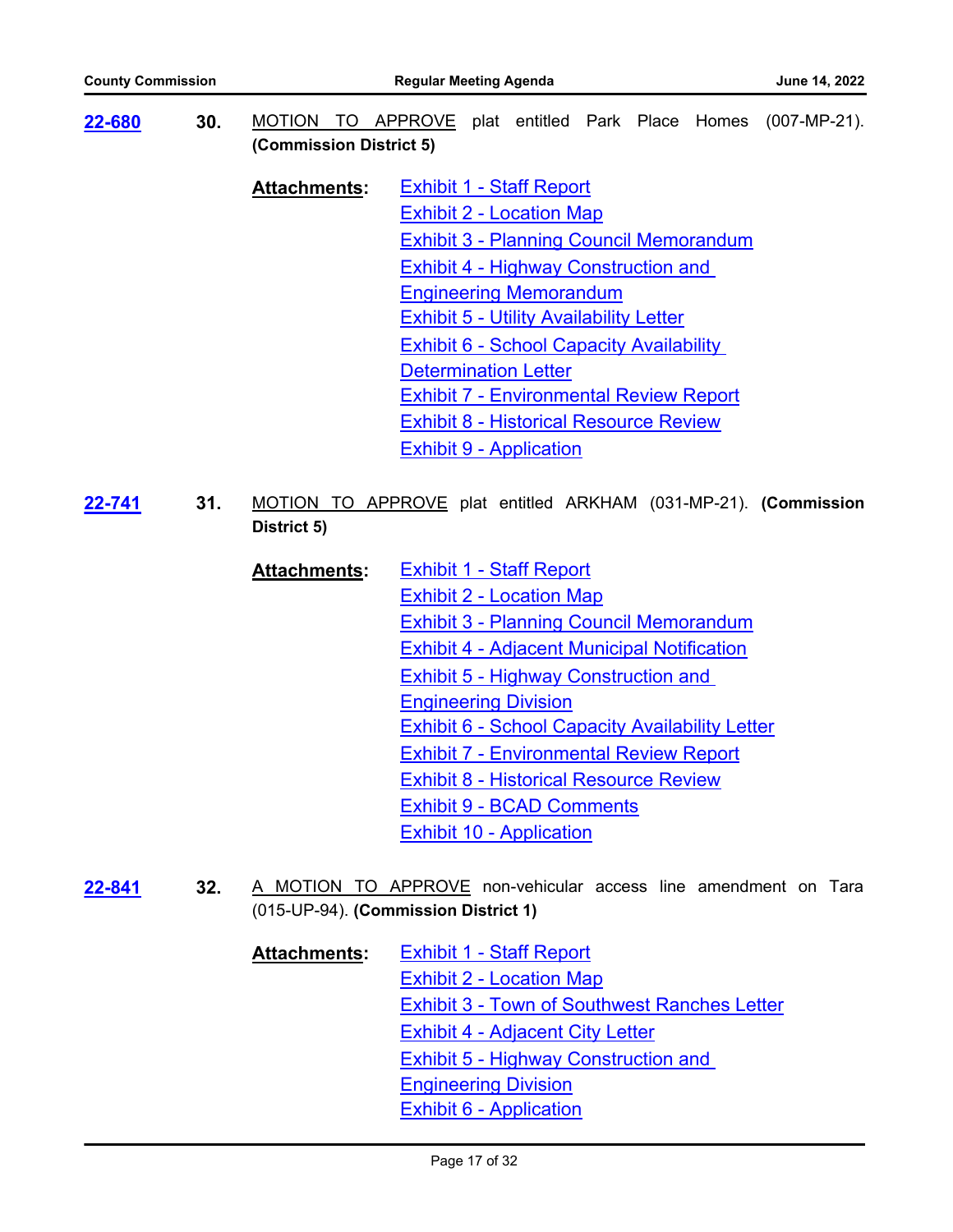**33.** MOTION TO APPROVE plat entitled Zona Place (013-MP-21). **(Commission District 5) [22-880](http://broward.legistar.com/gateway.aspx?m=l&id=/matter.aspx?key=10384)** [Exhibit 1 - Staff Report](http://broward.legistar.com/gateway.aspx?M=F&ID=10d09d10-9e7e-4a9c-a6e5-77072d8e967e.pdf) [Exhibit 2 - Location Map](http://broward.legistar.com/gateway.aspx?M=F&ID=a0224289-ae74-454a-ae8f-19bf86ef98e6.pdf) [Exhibit 3 - Planning Council Memorandum](http://broward.legistar.com/gateway.aspx?M=F&ID=1b96f182-b28e-4d36-960c-3e05439eee6a.pdf) [Exhibit 4 - Highway Construction and](http://broward.legistar.com/gateway.aspx?M=F&ID=6d3e5e2b-6736-40d9-9bf5-82ea1420f0c4.pdf)  Engineering Memorandum [Exhibit 5 - School Capacity Availability](http://broward.legistar.com/gateway.aspx?M=F&ID=85611fa9-debb-4356-8631-fcf8b116525f.pdf)  Determination Letter [Exhibit 6 - Environmental Review Report](http://broward.legistar.com/gateway.aspx?M=F&ID=ff715e26-a9e0-4388-aeef-0e23ba5ace29.pdf) [Exhibit 7 - Historical Resource Review](http://broward.legistar.com/gateway.aspx?M=F&ID=31c846ea-18e3-44b4-8e5c-3b371d70cb98.pdf) [Exhibit 8 - BCAD Comment](http://broward.legistar.com/gateway.aspx?M=F&ID=11ad5f19-b52b-4f8e-bd46-81454d57b4f6.pdf) [Exhibit 9 - Application](http://broward.legistar.com/gateway.aspx?M=F&ID=4adf3992-b9c4-4f4b-8ec0-fcffdbb73504.pdf) **Attachments:**

### **END OF QUASI-JUDICIAL CONSENT HEARING**

**\* \* \* \* \* \* \* \* \* \* \* \* \* \* \* \* \* \* \* \* \* \* \* \* \* \* \* \* \* \* \* \* \* \* \* \* \* \* \* \* \* \* \* \* \* \* \* \* \* \* \* \* \* \* \* \* \* \* \* \* \* \* \* \* \* \* \* \* \* \* \* \* \* \* \* \* \* \* \* \* \* \* \* \* \* \* \* \* \* \* \* \* \* \* \* \* \* \* \* \* \* \***

#### **COUNTY ADMINISTRATION**

#### **CULTURAL DIVISION**

**34.** MOTION TO APPROVE direct selection of artist Project One Studio and their proposed artwork design for the Port Everglades 19th Avenue and Eller Drive project in an amount not to exceed \$200,000, which is currently budgeted in the Port Everglades Capital Improvement Fund. **(Commission District 6) [22-774](http://broward.legistar.com/gateway.aspx?m=l&id=/matter.aspx?key=10278)**

**CC** Established Commission Goal

**Attachments:** [Exhibit 1 - 19th Avenue and Eller Drive](http://broward.legistar.com/gateway.aspx?M=F&ID=bf6c543b-6106-4eda-bbd7-6de2918f7857.pdf)

#### **INTERGOVERNMENTAL AFFAIRS/BOARDS SECTION**

**35.** MOTION TO APPROVE Commissioner Torey Alston as voting delegate and Commissioner Beam Furr as alternate voting delegate for submission of voting credentials for the 2022 NACo Annual Conference. **[22-989](http://broward.legistar.com/gateway.aspx?m=l&id=/matter.aspx?key=10493)**

**Attachments:** [Exhibit 1 - 2022 NACo Voting Credentials](http://broward.legistar.com/gateway.aspx?M=F&ID=97349877-9704-402a-8f68-b818fc47d455.pdf)

#### **PARKS AND RECREATION DIVISION**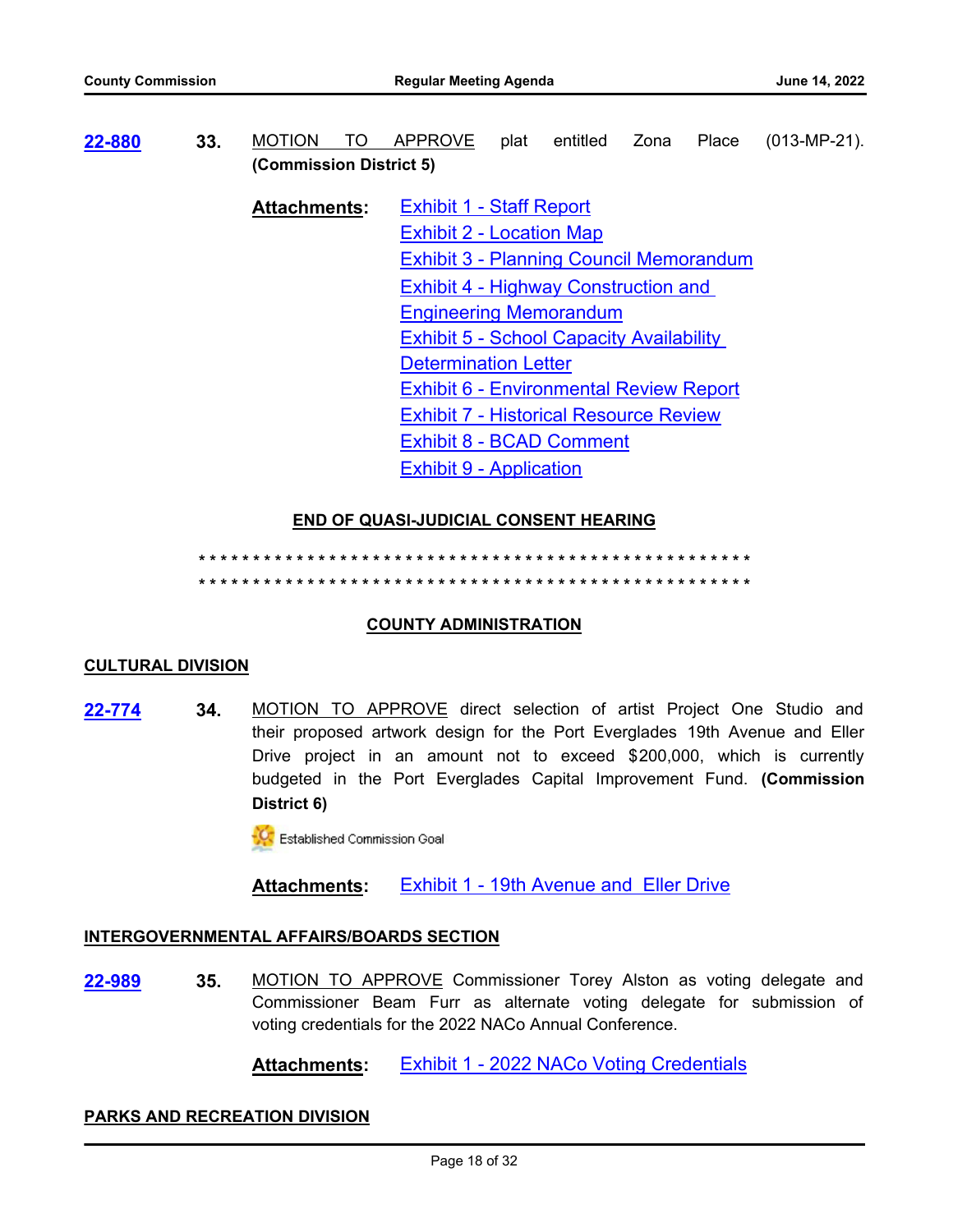**36.** MOTION TO ADOPT budget Resolution to reallocate \$44,087 within the General Capital Fund for the purpose of completing the Commercial Grade Tour Boat replacement project at Anne Kolb Nature Center. **(Commission District 6) [22-954](http://broward.legistar.com/gateway.aspx?m=l&id=/matter.aspx?key=10458)**

**Attachments:** [Exhibit 1 - Budget Resolution](http://broward.legistar.com/gateway.aspx?M=F&ID=3cde2e84-0efe-4dd0-89ec-e47fadee483e.pdf)

#### **REAL PROPERTY SECTION**

**37.** MOTION TO APPROVE Release of the Declaration of Restrictive Covenants on a parcel of land owned by the City of Deerfield Beach ("City"); Folio Number 4743-31-00-0140, located at 541 N Deerfield Avenue in Deerfield Beach; and authorize Mayor and Clerk to execute Release of Declaration of Restrictive Covenants and Recordation of same. **(Commission District 2) [22-793](http://broward.legistar.com/gateway.aspx?m=l&id=/matter.aspx?key=10297)**

> [Exhibit 1 - Release of DRC](http://broward.legistar.com/gateway.aspx?M=F&ID=925199ae-27db-40db-9e6c-1c04a46a21bc.pdf) [Exhibit 2 - Property Factsheet](http://broward.legistar.com/gateway.aspx?M=F&ID=bf40c942-5503-431c-a8af-a09379492bcc.pdf) **Attachments:**

**38.** MOTION TO APPROVE agreement accepting transfer of parcel related to the Pat Salerno Drive Interchange in substantially the form attached as Exhibit 1; and authorize to the County Administrator to execute the same, subject to review and approval as to legal sufficiency by the Office of the County Attorney. **(Commission District 9) [22-897](http://broward.legistar.com/gateway.aspx?m=l&id=/matter.aspx?key=10401)**

> [Exhibit 1 - Pat Salerno City County Transfer](http://broward.legistar.com/gateway.aspx?M=F&ID=4d820ee5-c281-48ca-9dd8-405f788eb907.pdf)  **Agreement** [Exhibit 2 - Property Datasheets](http://broward.legistar.com/gateway.aspx?M=F&ID=443cff32-39c2-42a3-9ebd-e5258de78a90.pdf) **Attachments:**

**39.** MOTION TO APPROVE Revocable License Agreement with the City of Sunrise ("City"), granting the City nonexclusive access and use of County property to construct improvements at the Dan Pearl Library located in the City, in substantially the form as Exhibit 1; and authorize the County Administrator to execute the Revocable License Agreement with any required modifications, provided such modifications do not impose any additional material risk on the County, and subject to review and approval as to legal sufficiency by the Office of the County Attorney. **(Commission District 9) [22-996](http://broward.legistar.com/gateway.aspx?m=l&id=/matter.aspx?key=10500)**

> [Exhibit 1 - RLA - Dan Pearl Library](http://broward.legistar.com/gateway.aspx?M=F&ID=1ad0cbfe-7318-4535-b8ce-84cec56129e7.pdf) [Exhibit 2 - Property Datasheet](http://broward.legistar.com/gateway.aspx?M=F&ID=88b2f4f5-666b-4652-aac1-08ef1e478fc3.pdf) **Attachments:**

**40.** MOTION TO APPROVE Easement granting Florida Power & Light Company a perpetual, non-exclusive underground utility easement on a **[22-932](http://broward.legistar.com/gateway.aspx?m=l&id=/matter.aspx?key=10436)**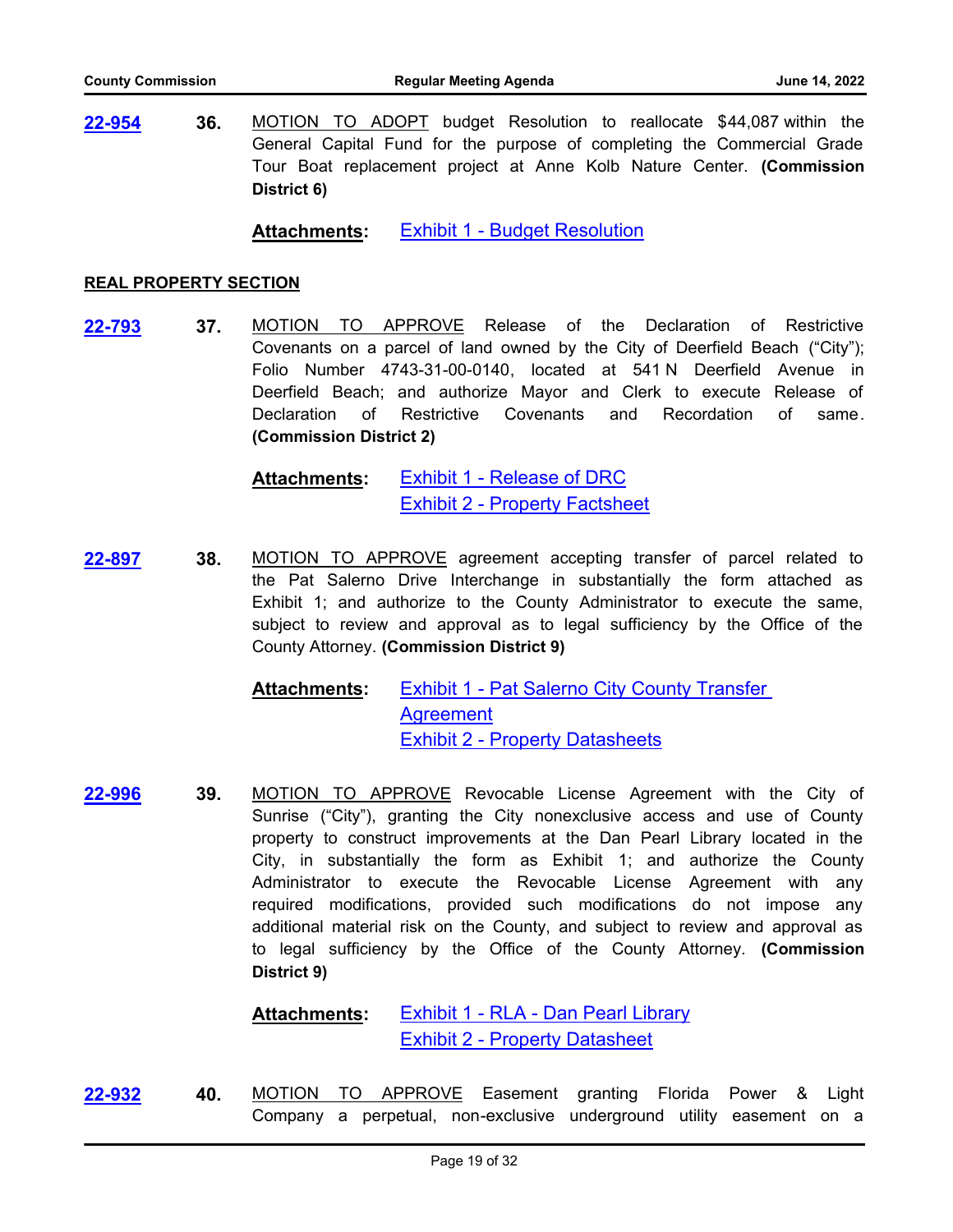portion of County-owned property located at 1950 Eisenhower Blvd in Fort Lauderdale, Florida; authorize the Mayor and Clerk to execute the Easement; and authorize recordation of same. **(Commission District 4)**

#### [Exhibit 1 - Underground Easement](http://broward.legistar.com/gateway.aspx?M=F&ID=e3940019-9d0b-4426-90eb-6ef9f252b790.pdf) [Exhibit 2 - Property Datasheet.504214360010](http://broward.legistar.com/gateway.aspx?M=F&ID=9bf6ff44-a8dd-43ea-bde2-eef30394c559.pdf) **Attachments:**

**41.** MOTION TO APPROVE First Amendment to Lease Agreement between Broward County (Landlord) and City of Fort Lauderdale (Tenant) for the parking lot at Governmental Center East - Annex located at 115 S. Andrews Avenue in Fort Lauderdale, in substantially the form attached as Exhibit 1; and authorize the County Administrator to execute the same with any required modifications, provided such modifications do not impose any additional, material financial risk on the County, and subject to review and approval as to legal sufficiency by the Office of the County Attorney. **(Commission District 8) [22-884](http://broward.legistar.com/gateway.aspx?m=l&id=/matter.aspx?key=10388)**

> [Exhibit 1 - First Amendment Updated](http://broward.legistar.com/gateway.aspx?M=F&ID=7f55b3d7-1c88-49cd-ab00-7e82a92776c4.pdf) [Exhibit 2 - Property Datasheet](http://broward.legistar.com/gateway.aspx?M=F&ID=70914a0e-fb53-44ac-b0f9-f1736b702649.pdf) **Attachments:**

#### **COUNTY AUDITOR**

**42.** MOTION TO ACKNOWLEDGE AND FILE Office of the County Auditor's Audit of the Agreement with Keolis Transit Services, LLC. for Shuttle Bus and Other Transportation Services at the Fort Lauderdale-Hollywood International Airport - Report No. 22-07. **[22-1010](http://broward.legistar.com/gateway.aspx?m=l&id=/matter.aspx?key=10514)**

> [Exhibit 1 - Audit of the Agreement with Keolis](http://broward.legistar.com/gateway.aspx?M=F&ID=40c2434d-9201-4858-a4a2-d8ecf625c0ff.pdf)  Transit Services, LLC. for Shuttle Bus and Other Transportation Services at the Fort Lauderdale-Hollywood International Airport – Report No. 22-07 **Attachments:**

**\* \* \* \* \* \* \* \* \* \* \* \* \* \* \* \* \* \* \* \* \* \* \* \* \* \* \* \* \* \* \* \* \* \* \* \* \* \* \* \* \* \* \* \* \* \* \* \* \* \* \* \* \* \* \* \* \* \* \* \* \* \* \* \* \* \* \* \* \* \* \* \* \* \* \* \* \* \* \* \* \* \* \* \* \* \* \* \* \* \* \* \* \* \* \* \* \* \* \* \* \* \***

#### **PUBLIC HEARING**

**43.** MOTION TO ADOPT Resolution to vacate a portion of a 50-foot right-of-way lying within the limits of Tara Plat, as recorded in Official Records Book 162, Page 20 of the Official Records of Broward County, Florida, generally located at the southwest corner of Griffin Road and Southwest 184 Avenue in the Town of Southwest Ranches; Petitioners: AKAI Estates, LLC; Agent: Ronald A. Fritz, Schwebke-Shiskin and Associates, Inc.; Application for **[22-542](http://broward.legistar.com/gateway.aspx?m=l&id=/matter.aspx?key=10045)**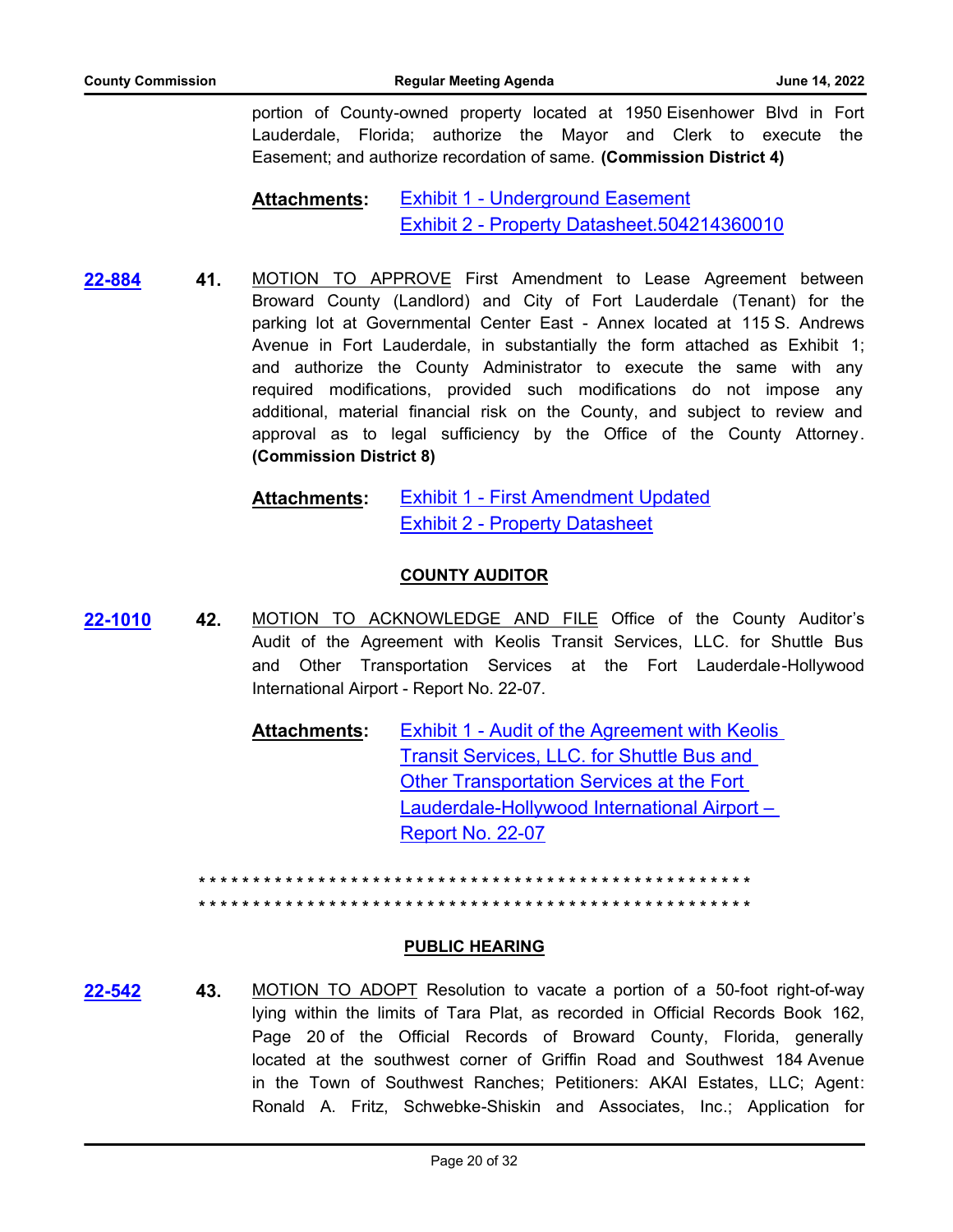#### Vacation and Abandonment: 2021-V-12. **(Commission District 1)**

[Exhibit 1 - Application](http://broward.legistar.com/gateway.aspx?M=F&ID=5309ac9b-89a9-4134-acac-5f803a54a97d.pdf) [Exhibit 2 - Resolution Adopting Vacation](http://broward.legistar.com/gateway.aspx?M=F&ID=743cad44-eda3-4793-89de-466bb2b0c508.pdf) [Exhibit 3 - Notice of Adoption](http://broward.legistar.com/gateway.aspx?M=F&ID=776b9a37-4aca-4bac-a00e-fcd4938a8f79.pdf) [Exhibit 4 - Location map](http://broward.legistar.com/gateway.aspx?M=F&ID=e2f4971e-90fd-4224-8e11-6c4e695809b7.pdf) [Additional Material - Information](http://broward.legistar.com/gateway.aspx?M=F&ID=3cebac64-b109-4bd0-a858-cac46b4c6ff7.pdf) **Attachments:**

**[22-544](http://broward.legistar.com/gateway.aspx?m=l&id=/matter.aspx?key=10047)**

**44.** MOTION TO ADOPT Resolution to vacate eight 55-foot-wide Drainage Easements lying within Lots 7 through 14, four 50-foot-wide Drainage Easements lying within Lots 1 through 4, four 25-foot by 79-foot Drainage Easements lying within Lots 1 through 4, three 20-foot-wide Lake Maintenance Easements lying within Parcel A and Lot 4, eight 15-foot-wide Lake Maintenance Easements lying within Lots 7 through 14, one portion of the Lake Easement lying within Parcel A, eight five-foot-wide Utility Easements lying within Lots 7 through 14, four 25-foot by 79-foot Utility Easement lying within Lots 1 through 4, four 25-foot by 79-foot Ingress-Egress Easements lying within Lots 1 through 4, and one portion of that certain Road Easement lying within Parcel A and Lot 4, all the above easements lying and being within the limits of Tara Plat, as recorded in Official Records Book 162, Page 20 of the Official Records of Broward County, Florida, generally located at the southwest corner of Griffin Road and Southwest 184 Avenue in the Town of Southwest Ranches; Petitioners: AKAI Estates LLC.; Agent: Ronald A. Fritz, Schwebke-Shiskin and Associates, Inc.; Application for Vacation and Abandonment: 2021-V-13. **(Commission District 1)**

[Exhibit 1 - Application](http://broward.legistar.com/gateway.aspx?M=F&ID=7e2245b6-2f9e-4f91-8b5e-652715e7fdf1.pdf) [Exhibit 2 - Resolution Adopting Vacation](http://broward.legistar.com/gateway.aspx?M=F&ID=bd696dac-141d-45ab-ba3f-57e48165394f.pdf) [Exhibit 3 - Notice of Adoption](http://broward.legistar.com/gateway.aspx?M=F&ID=bd403bae-61a2-468c-bf2c-ce0f98d1a8c7.pdf) [Exhibit 4 - Location map](http://broward.legistar.com/gateway.aspx?M=F&ID=3ebd9f7f-eacb-4a35-bdd0-3ecf3d197549.pdf) [Exhibit 5 - Supporting Documentation](http://broward.legistar.com/gateway.aspx?M=F&ID=2875b16c-1225-4ca7-be0d-c2d1305b2675.pdf) [Additional Material - Information](http://broward.legistar.com/gateway.aspx?M=F&ID=3717c994-7881-44ef-96c7-31615a177b7a.pdf) **Attachments:**

**45.** MOTION TO ENACT Ordinance adopting a proposed text amendment to update the Definitions section of the Broward County Land Use Plan (PCT 21-3), as an amendment to the Broward County Comprehensive Plan pursuant to Section 163.3184, Florida Statutes, as amended, the substance of which is as follows: **[22-852](http://broward.legistar.com/gateway.aspx?m=l&id=/matter.aspx?key=10356)**

> AN ORDINANCE OF THE BOARD OF COUNTY COMMISSIONERS OF BROWARD COUNTY, FLORIDA, ADOPTING AN AMENDMENT TO THE BROWARD COUNTY COMPREHENSIVE PLAN; AMENDING THE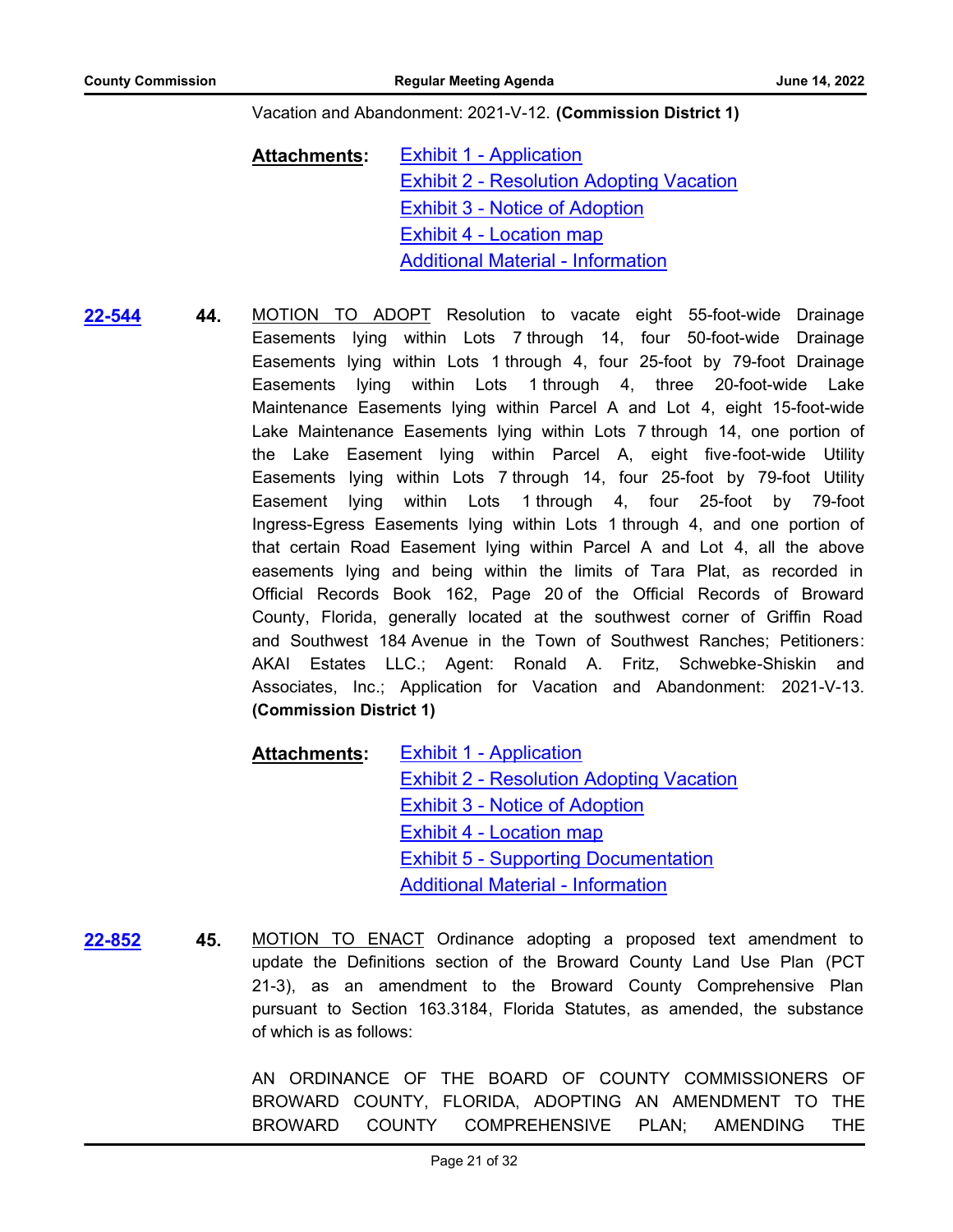"DEFINITIONS" SECTION OF THE BROWARD COUNTY LAND USE PLAN TEXT; AND PROVIDING FOR SEVERABILITY AND AN EFFECTIVE DATE.

[Exhibit 1 - Ordinance](http://broward.legistar.com/gateway.aspx?M=F&ID=2a005708-1409-4ca6-b76d-9d4cb7b030b7.pdf) [Exhibit 2 - Amendment Report](http://broward.legistar.com/gateway.aspx?M=F&ID=39c613c1-add9-4709-8109-8388e80683aa.pdf) **Attachments:**

**46.** MOTION TO ENACT Ordinance, the title of which is as follows: **[22-982](http://broward.legistar.com/gateway.aspx?m=l&id=/matter.aspx?key=10486)**

> AN ORDINANCE OF THE BOARD OF COUNTY COMMISSIONERS OF BROWARD COUNTY, FLORIDA, PERTAINING TO THE BROWARD COUNTY POLICE AND CRIMINAL JUSTICE REVIEW BOARD; AMENDING SECTION 18-7 OF THE BROWARD COUNTY CODE OF ORDINANCES ("CODE"); AND PROVIDING FOR SEVERABILITY, INCLUSION IN THE CODE, AND AN EFFECTIVE DATE.

(Sponsored by the Board of County Commissioners)

**Attachments:** [Exhibit 1 - Copy of Proposed Ordinance](http://broward.legistar.com/gateway.aspx?M=F&ID=2675b4e0-098f-46dd-8015-372e87235f05.pdf)

**47.** MOTION TO ENACT Ordinance, the title of which is as follows: **[22-999](http://broward.legistar.com/gateway.aspx?m=l&id=/matter.aspx?key=10503)**

> AN ORDINANCE OF THE BOARD OF COUNTY COMMISSIONERS OF BROWARD COUNTY, FLORIDA, PERTAINING TO RESIDENTIAL TENANCIES; AMENDING CHAPTER 20 OF THE BROWARD COUNTY CODE OF ORDINANCES ("CODE"), AMENDING THE TITLE TO ARTICLE IV AND CREATING DIVISIONS THEREIN; AMENDING SECTIONS 20-104 AND 20-106, RELATING TO NOTIFICATION OF TERMINATION AND RENT INCREASES FOR CERTAIN RESIDENTIAL TENANCIES; CREATING SECTIONS 20-107 THROUGH 20-112 OF THE CODE, ESTABLISHING THE "TENANT'S BILL OF RIGHTS AND NOTICE OF LATE FEES ORDINANCE," PROVIDING FOR COUNTYWIDE APPLICABILITY, REQUIRING RESIDENTIAL LESSORS AND/OR THEIR AGENTS TO PROVIDE TENANTS WITH A "TENANT'S BILL OF RIGHTS" DOCUMENT, REQUIRING WRITTEN NOTICES RELATING TO RENTAL LATE FEES, AND PROVIDING FOR ENFORCEMENT; AND PROVIDING FOR SEVERABILITY, INCLUSION IN THE CODE, AND AN EFFECTIVE DATE.

> > (Sponsored by Senator Nan H. Rich)

Established Commission Goal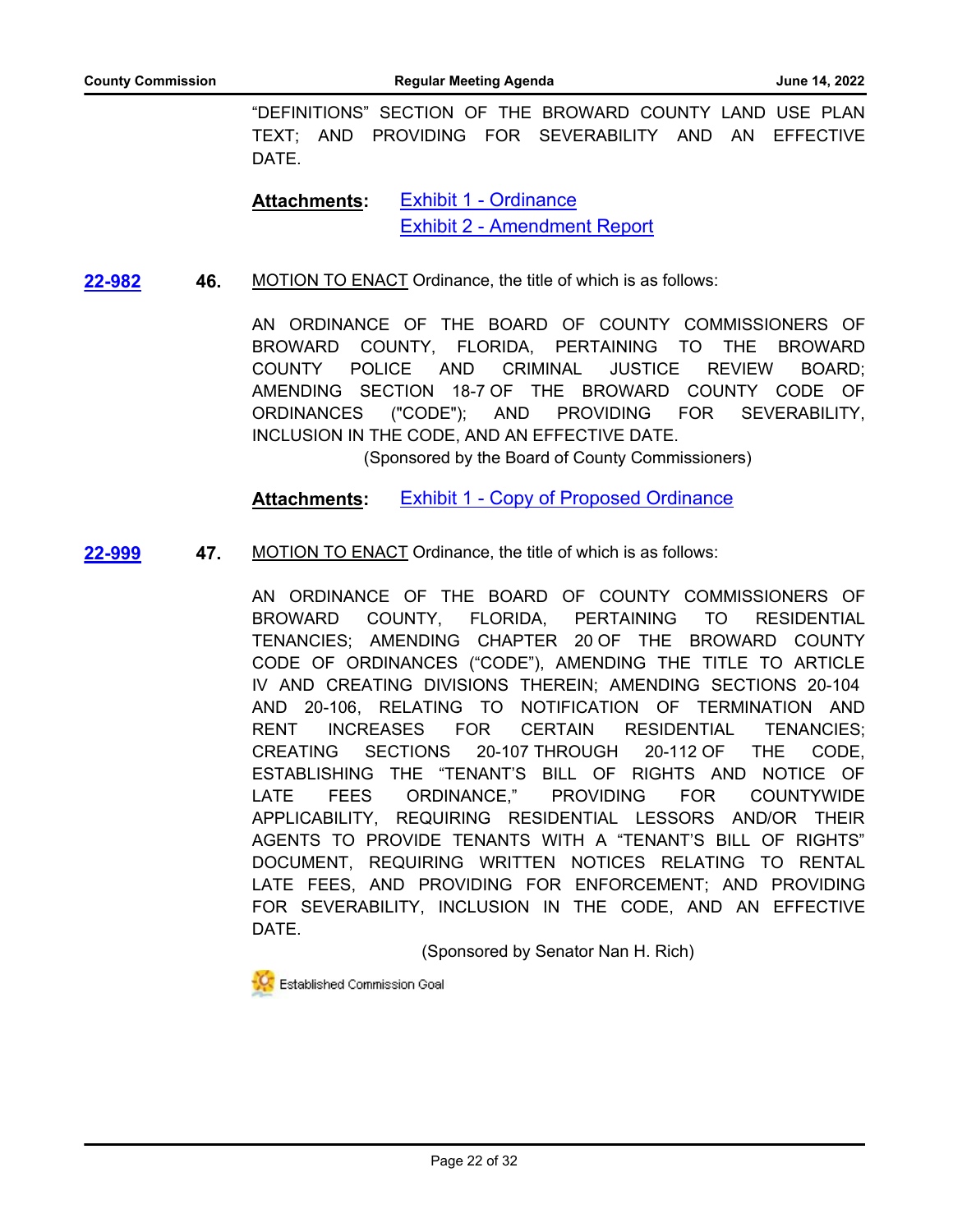| <b>County Commission</b> |                     | <b>Regular Meeting Agenda</b>                      | June 14, 2022 |
|--------------------------|---------------------|----------------------------------------------------|---------------|
|                          | <b>Attachments:</b> | <b>Exhibit 1 - Copy of Proposed Ordinance</b>      |               |
|                          |                     | <b>Exhibit 2 - Copy of Proposed Amendment</b>      |               |
|                          |                     | submitted by Senator Rich (Additional Material     |               |
|                          |                     | Item #17 to the May 24, 2022, Board meeting)       |               |
|                          |                     | <b>Exhibit 3 - Copy of Proposed Amendment</b>      |               |
|                          |                     | submitted by Senator Geller (Additional Material   |               |
|                          |                     | Item $\#17(2)$ to the May 24, 2022, Board          |               |
|                          |                     | meeting)                                           |               |
|                          |                     | <b>Exhibit 4 - Copy of Proposed Amendment</b>      |               |
|                          |                     | submitted by County Administration (Additional     |               |
|                          |                     | Material Item #17(3) to the May 24, 2022, Board    |               |
|                          |                     | meeting)                                           |               |
|                          |                     | <b>Exhibit 5 - Copy of Fiscal Impact Statement</b> |               |
|                          |                     | <b>Additional Material - Information</b>           |               |
|                          |                     | <b>Additional Material - Information</b>           |               |

**48.** MOTION TO ENACT Ordinance, the title of which is as follows: **[22-1000](http://broward.legistar.com/gateway.aspx?m=l&id=/matter.aspx?key=10504)**

> AN ORDINANCE OF THE BOARD OF COUNTY COMMISSIONERS OF BROWARD COUNTY, FLORIDA, PERTAINING TO COMMUNITY ASSOCIATIONS AND TRANSPARENCY; AMENDING ARTICLE XVI OF THE BROWARD COUNTY CODE OF ORDINANCES ("CODE"), CREATING SECTIONS 5-221 THROUGH 5-225 OF THE CODE, PROVIDING FOR TITLE, COUNTYWIDE APPLICABILITY, INTENT, FINDINGS, AND PURPOSE; REQUIRING CONDOMINIUM, COOPERATIVE, AND HOMEOWNERS' ASSOCIATIONS TO FILE A WRITTEN REGISTRATION WITH THE COUNTY CONTAINING CERTAIN INFORMATION AND DOCUMENTS; PROVIDING FOR THE CREATION OF A COUNTY-MAINTAINED PUBLICLY ACCESSIBLE, ONLINE DATABASE OF SUCH INFORMATION AND DOCUMENTS; PROVIDING FOR ENFORCEMENT; AND PROVIDING FOR SEVERABILITY, INCLUSION IN THE CODE, AND AN EFFECTIVE DATE.

(Sponsored by Senator Nan H. Rich)

Established Commission Goal

**[Exhibit 1 - Copy of Proposed Ordinance](http://broward.legistar.com/gateway.aspx?M=F&ID=1e4d55e9-7a58-4236-9385-c277aa03fee0.pdf)** Exhibit 2 - Copy of Proposed Amendment submitted by County Administration (Additional [Material Item #18\(2\) to the May 24, 2022, Board](http://broward.legistar.com/gateway.aspx?M=F&ID=fa07da4c-f409-49fd-939a-32d60cd332c3.pdf)  meeting) [Exhibit 3 - Copy of Fiscal Impact Statement](http://broward.legistar.com/gateway.aspx?M=F&ID=f2aa2718-1a23-4111-b52b-5e40c25a0535.pdf) **Attachments:**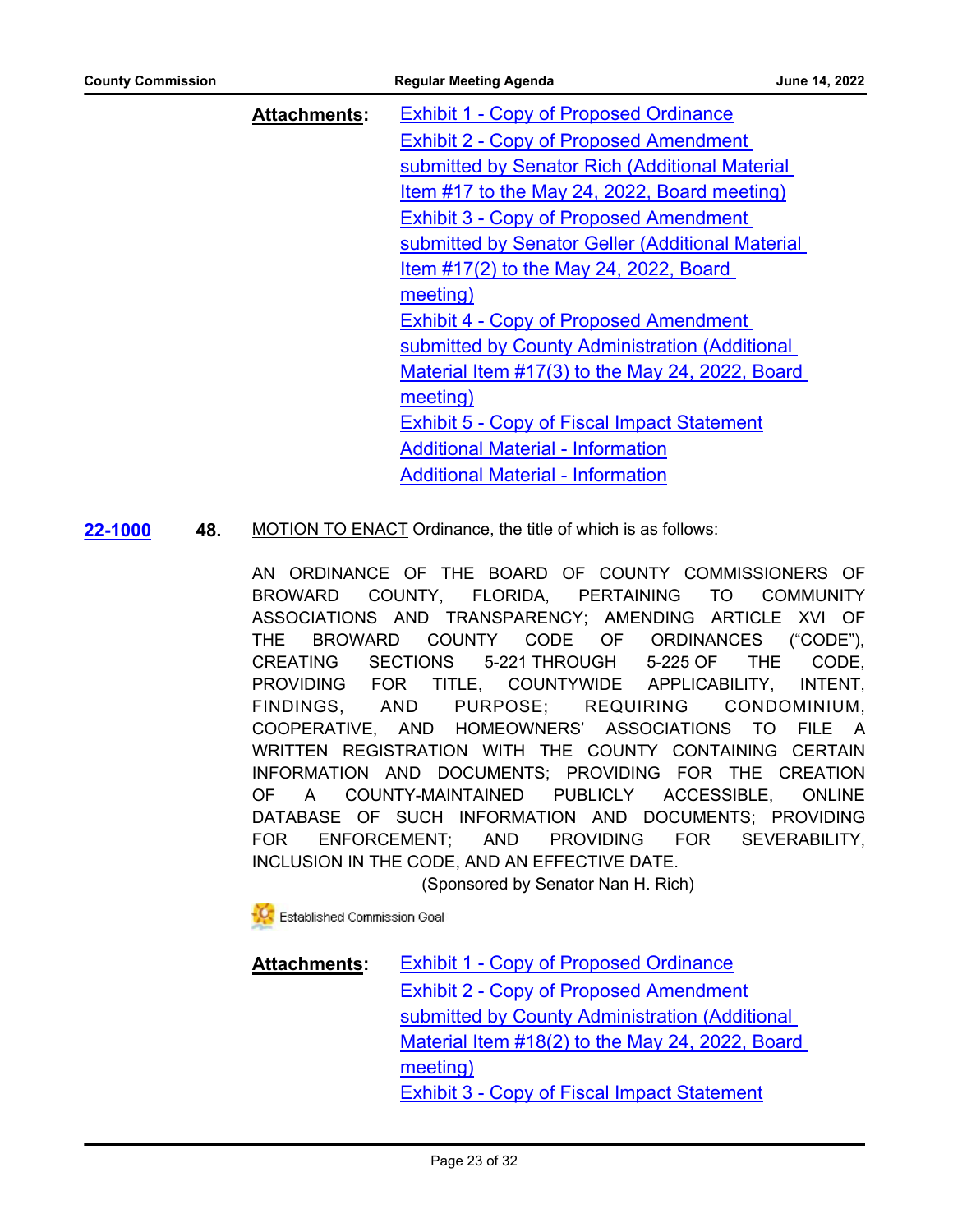#### **49.** MOTION TO ENACT Ordinance, the title of which is as follows: **[22-1009](http://broward.legistar.com/gateway.aspx?m=l&id=/matter.aspx?key=10513)**

AN ORDINANCE OF THE BOARD OF COUNTY COMMISSIONERS OF BROWARD COUNTY, FLORIDA, PERTAINING TO THE BROWARD COUNTY RACIAL EQUITY TASK FORCE; AMENDING SECTION 1-118 OF THE BROWARD COUNTY CODE OF ORDINANCES ("CODE"); AND PROVIDING FOR SEVERABILITY, INCLUSION IN THE CODE, AND AN EFFECTIVE DATE.

(Sponsored by the Board of County Commissioners)

Attachments: [Exhibit 1 - Copy of Proposed Ordinance](http://broward.legistar.com/gateway.aspx?M=F&ID=786881bf-e9ff-491e-a3e6-8ece16fbd24e.pdf)

#### **END PUBLIC HEARING**

**\* \* \* \* \* \* \* \* \* \* \* \* \* \* \* \* \* \* \* \* \* \* \* \* \* \* \* \* \* \* \* \* \* \* \* \* \* \* \* \* \* \* \* \* \* \* \* \* \* \* \* \* \* \* \* \* \* \* \* \* \* \* \* \* \* \* \* \* \* \* \* \* \* \* \* \* \* \* \* \* \* \* \* \* \* \* \* \* \* \* \* \* \* \* \* \* \* \* \* \* \* \***

#### **REGULAR AGENDA**

# **\* \* \* \* \* \* \* \* \* \* \* \* \* \* \* \* \* \* \* \* \* \* \* \* \* \* \* \* \* \* \* \* \* \* \* \* \* \* \* \* \* \* \* \* \* \* \* \* \* \* \* \* \* \* \* \* \* \* \* \* \* \* \* \* \* \* \* \* \* \* \* \* \* \* \* \* \* \* \* \* \* \* \* \* \* \* \* \* \* \* \* \* \* \* \* \* \* \* \* \* \* \***

#### **AVIATION DEPARTMENT**

**[22-847](http://broward.legistar.com/gateway.aspx?m=l&id=/matter.aspx?key=10351)**

**50.** A. MOTION TO WAIVE Section 39.4, "Other Rates, Fees, and Charges and Collection," subsection (e) of Chapter 39, "Fees and Other Charges, Aviation," of the Broward County Administrative Code, to waive the requirement of posting a security deposit for the Terminal Building Lease Agreement between Broward County and the United States General Services Administration for the lease of space at the Broward County's Fort Lauderdale-Hollywood International Airport.

B. MOTION TO APPROVE Terminal Building Lease Agreement between Broward County and the United States General Services Administration, for the lease and use of office space by the Transportation Security Administration, at Broward County's Fort Lauderdale-Hollywood International Airport, commencing September 15, 2022, and terminating September 14, 2027; and authorize the Mayor or Vice-Mayor and Clerk to execute.

C. MOTION TO AUTHORIZE Director of Aviation to execute various documents required by the United States General Services Administration, namely, FAR 52.204-24 Representation Regarding Certain Telecommunications and Video Surveillance Services or Equipment; GSAR Representation 552.270-33 Foreign Ownership and Financing Representation for High-Security Leased Space; and GSAR 552.270-34 Access Limitations for High-Security Leased Space.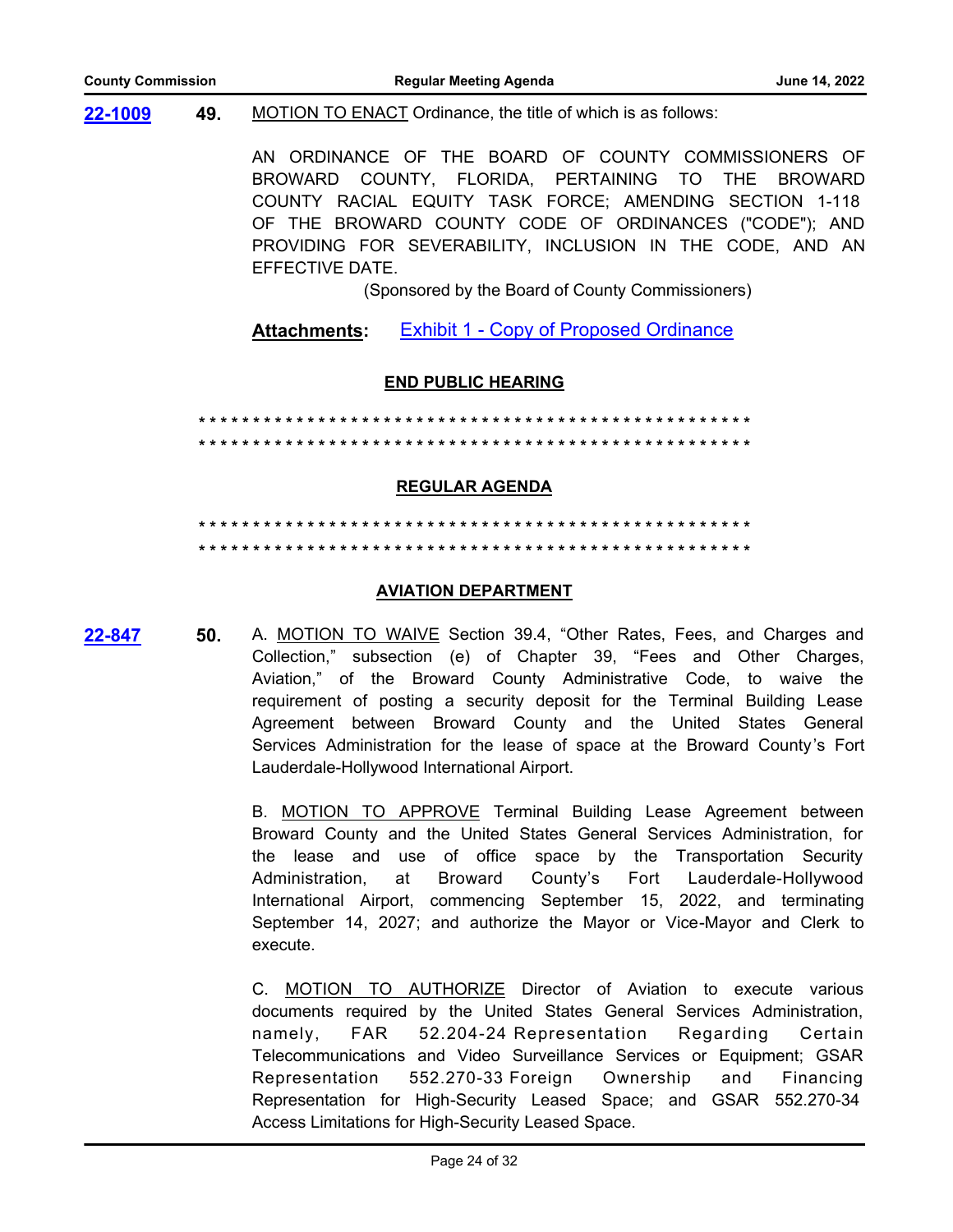#### [Exhibit 1 - The United States General Services](http://broward.legistar.com/gateway.aspx?M=F&ID=1fe65347-320a-4262-a8fb-505ecda86615.pdf)  **Administration** [Exhibit 2 - Additional Documents](http://broward.legistar.com/gateway.aspx?M=F&ID=f6e8135c-ca90-4df3-a597-9964a02d0b77.pdf) **Attachments:**

**51.** MOTION TO APPROVE Federal Aviation Administration Grant Agreement for Airport Improvement Program Project No. 3-12-0025-097-2022, Letter of Intent Final Payment No. 12, in the amount of \$10,000,000, to accept the final phase of grant funding in support of the South Runway Project at Broward County's Fort Lauderdale-Hollywood International Airport; and to authorize the County Administrator to take the necessary administrative and budgetary actions and to authorize the Director of Aviation and/or appointee to execute the grant agreement and approve any non-monetary amendments to the agreement, subject to the Office of the County Attorney approving as to legal sufficiency. **[22-903](http://broward.legistar.com/gateway.aspx?m=l&id=/matter.aspx?key=10407)**

**Attachments:** [Exhibit 1 - FAA Grant LOI Payment No. 12](http://broward.legistar.com/gateway.aspx?M=F&ID=317c5ca5-8993-4add-9080-1d01e30c42e6.pdf)

**52.** A. MOTION TO APPROVE Change Order No. 21 to the Agreement between Broward County and Tutor Perini Building Corporation, Agreement No. PNC2116805C1, for Terminal 4 Federal Inspection Services Facility Expansion at Broward County's Fort Lauderdale-Hollywood International Airport, to resolve claims alleged to be associated with extended time, delays, and other disputed costs, in the amount of \$4,800,000, increasing the Agreement amount from \$45,372,649 to \$50,172,649; and authorize the Mayor and Clerk to execute. **[22-979](http://broward.legistar.com/gateway.aspx?m=l&id=/matter.aspx?key=10483)**

> B. MOTION TO APPROVE increase to the Unforeseen Conditions and Stakeholder Changes allowance account, by \$850,000, increasing the allowance amount from \$6,410,550 to \$7,260,550, increasing the total Agreement amount from \$50,172,649 to \$51,022,649.

Established Commission Goal

#### [Exhibit 1 - Tutor Perini CO 21](http://broward.legistar.com/gateway.aspx?M=F&ID=54f755bb-9bb3-44b2-9bb4-c3b9a507b4aa.pdf) [Exhibit 2 - OESBD Memorandum](http://broward.legistar.com/gateway.aspx?M=F&ID=8db5068d-355f-4aea-bab5-ccbfca5c0090.pdf) [Exhibit 3 - Agreement History](http://broward.legistar.com/gateway.aspx?M=F&ID=e80b948b-11a0-4525-b214-b880ea466156.pdf) **Attachments:**

**53.** MOTION TO APPROVE Lease Agreement between Broward County ("County") and 1600 NE 7th Avenue, LLC ("Landlord") pursuant to which the County will lease, as tenant, a parcel consisting of 189,445 square feet for use by the Aviation Department, for an initial term of ten years and a renewal option of ten years to be exercised by the Director of Aviation in their sole discretion, at a rental rate of \$846,000 for the first year with a 3% increase each year thereafter in substantially the form of Exhibit 1; and authorize the **[22-994](http://broward.legistar.com/gateway.aspx?m=l&id=/matter.aspx?key=10498)**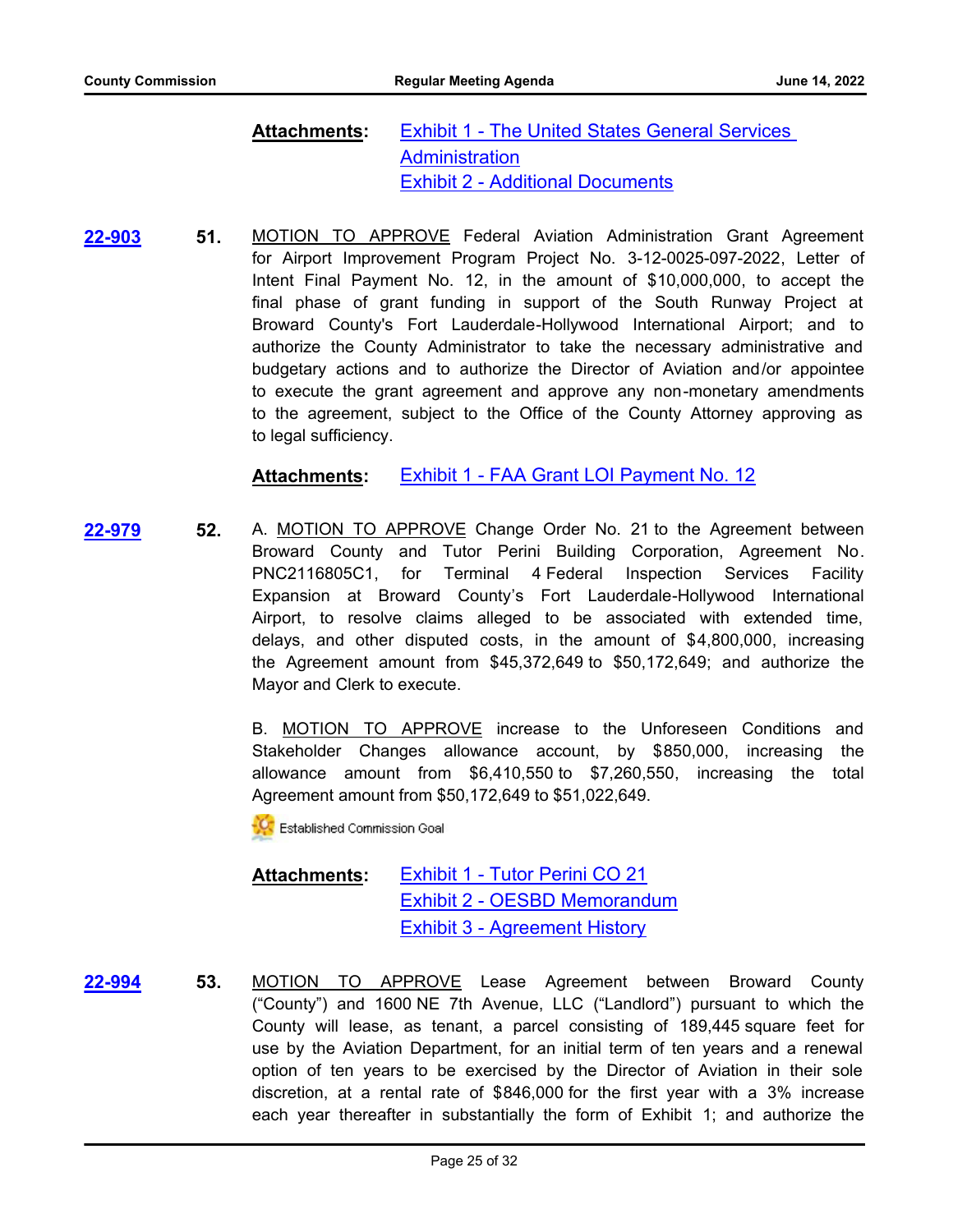Director of Aviation to make changes that do not materially increase the financial cost or exposure to the County and to execute the Lease Agreement on behalf of Broward County provided it has been reviewed and approved as to legal sufficiency by the Office of the County Attorney.

### **Attachments:** [Exhibit 1 - Lease Agreement](http://broward.legistar.com/gateway.aspx?M=F&ID=7744efab-1213-482d-a1c3-dc259f2469d8.pdf)

**54.** A. MOTION TO WAIVE Section 39.3, Non-Terminal Rates and Charges - Fort Lauderdale-Hollywood International Airport and North Perry Airport, Broward County Administrative Code to permit an amortization period of 25 years for the investment in new facilities. **[22-993](http://broward.legistar.com/gateway.aspx?m=l&id=/matter.aspx?key=10497)**

> B. MOTION TO APPROVE Agreement of Lease between Broward County and ACAP Broward County, LLC at Broward County's Fort Lauderdale-Hollywood International Airport in substantially the form of Exhibit 1; and authorize the Director of Aviation to make changes that do not increase the financial cost to the County and to execute the agreement on behalf of Broward County provided it has been reviewed and approved as to legal sufficiency by the Office of the County Attorney.

### **Attachments:** [Exhibit 1 - ACAP Agreement of Lease](http://broward.legistar.com/gateway.aspx?M=F&ID=a52f2f61-eee1-49d9-9713-22c228922918.pdf)

**55.** A. MOTION TO APPROVE Term Sheet ("Term Sheet") attached hereto as Exhibit 1 between Broward County ("County") and 2500 SW 39th Acquisition, LLC ("Buyer") related to, among other things, the sale of 3.1771 acres of Fort Lauderdale-Hollywood International Airport property ("Parcel") to Buyer pursuant to Section 125.045, Florida Statutes, and the design and construction of an approximately 90,000 square foot advanced manufacturing facility for the manufacturing of flight and launch components for the aerospace, defense, and space industries. **[22-995](http://broward.legistar.com/gateway.aspx?m=l&id=/matter.aspx?key=10499)**

> B. MOTION TO AUTHORIZE County Administrator, subject to the County obtaining any and all required Federal Aviation Administration approvals and releases, to approve and execute on behalf of the County a purchase and sale agreement and other applicable documents referenced in the Term Sheet (collectively, "Purchase and Sale Documents"), provided the Purchase and Sale Documents are in substantial conformance with the Term Sheet, do not increase the financial cost or decrease the financial benefit to the County, and are approved as to legal sufficiency by the Office of the County Attorney.

**Attachments:** [Exhibit 1 - Executed Term Sheet - Sintavia](http://broward.legistar.com/gateway.aspx?M=F&ID=542f2067-12bf-4343-8d9f-cc759e3c90c2.pdf)

#### **FINANCE AND ADMINISTRATIVE SERVICES DEPARTMENT**

**[22-1020](http://broward.legistar.com/gateway.aspx?m=l&id=/matter.aspx?key=10524) 56.** A. MOTION TO OPEN Public Hearing relating to the issuance of Broward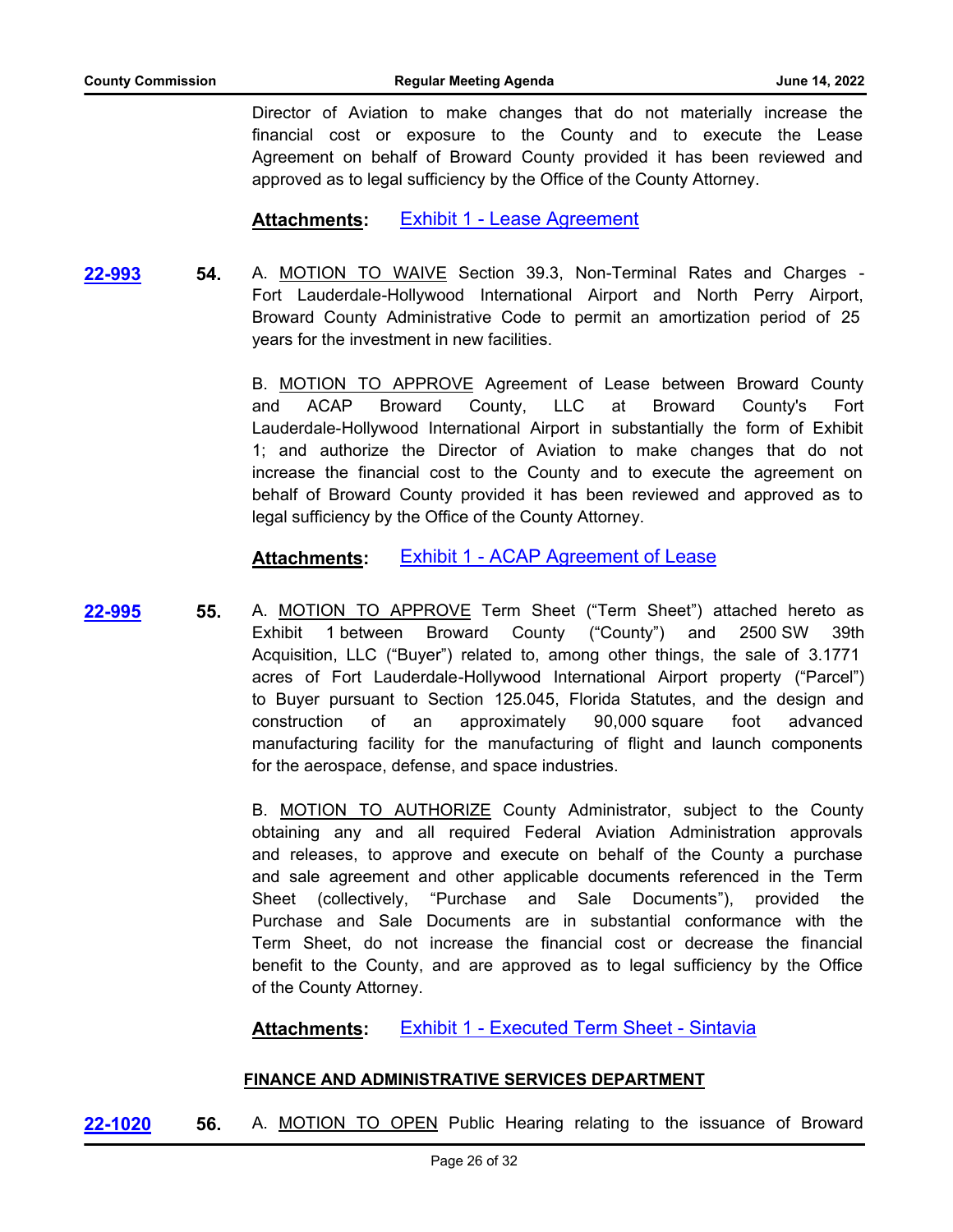County, Florida Port Facilities Revenue Bonds, Series 2022 (the "Series 2022 Bonds") for purposes of Section 147(f) of the Internal Revenue Code of 1986, as amended.

B. MOTION TO ADOPT Series Resolution authorizing the issuance by the County of the Series 2022 Bonds, authorizing certain other matters related to the issuance of the Series 2022 Bonds.

**Attachments:** [Additional Material - Information](http://broward.legistar.com/gateway.aspx?M=F&ID=be6f9af5-6740-4a2f-bc54-2667f81d33ec.pdf)

#### **PURCHASING DIVISION**

For Aviation Department

- **57.** MOTION TO APPROVE Request for Proposals (RFP) No. PNC2123699P1, Construction Engineering and Inspection Services for Airport Utilities and Pavement Projects, for the Aviation Department. **[22-593](http://broward.legistar.com/gateway.aspx?m=l&id=/matter.aspx?key=10096)**
	- [Exhibit 1 RFP No. PNC2123699P1](http://broward.legistar.com/gateway.aspx?M=F&ID=84067bc1-b2e8-4634-ad96-609d7d6ea9b0.pdf) [Exhibit 2 - Goals Memorandum dated May 31,](http://broward.legistar.com/gateway.aspx?M=F&ID=9b66421b-344e-4efe-97ec-65b1f402c63c.pdf)  2022 [Additional Material - Information](http://broward.legistar.com/gateway.aspx?M=F&ID=fa1cecf3-3573-4cb1-bd15-25d2b9341b14.pdf) **Attachments:**
- **58.** MOTION TO APPROVE final ranking of qualified firms for Request for Letters of Interest (RLI) No. PNC2119994R1, Parking Access and Revenue Control Equipment and Maintenance, for the Aviation Department; the ranked firms are: 1 - DESIGNA Access Corporation; 2 - Scheidt & Bachmann USA, Inc.; and 3 - TIBA Parking Systems, LLC. **[22-703](http://broward.legistar.com/gateway.aspx?m=l&id=/matter.aspx?key=10206)**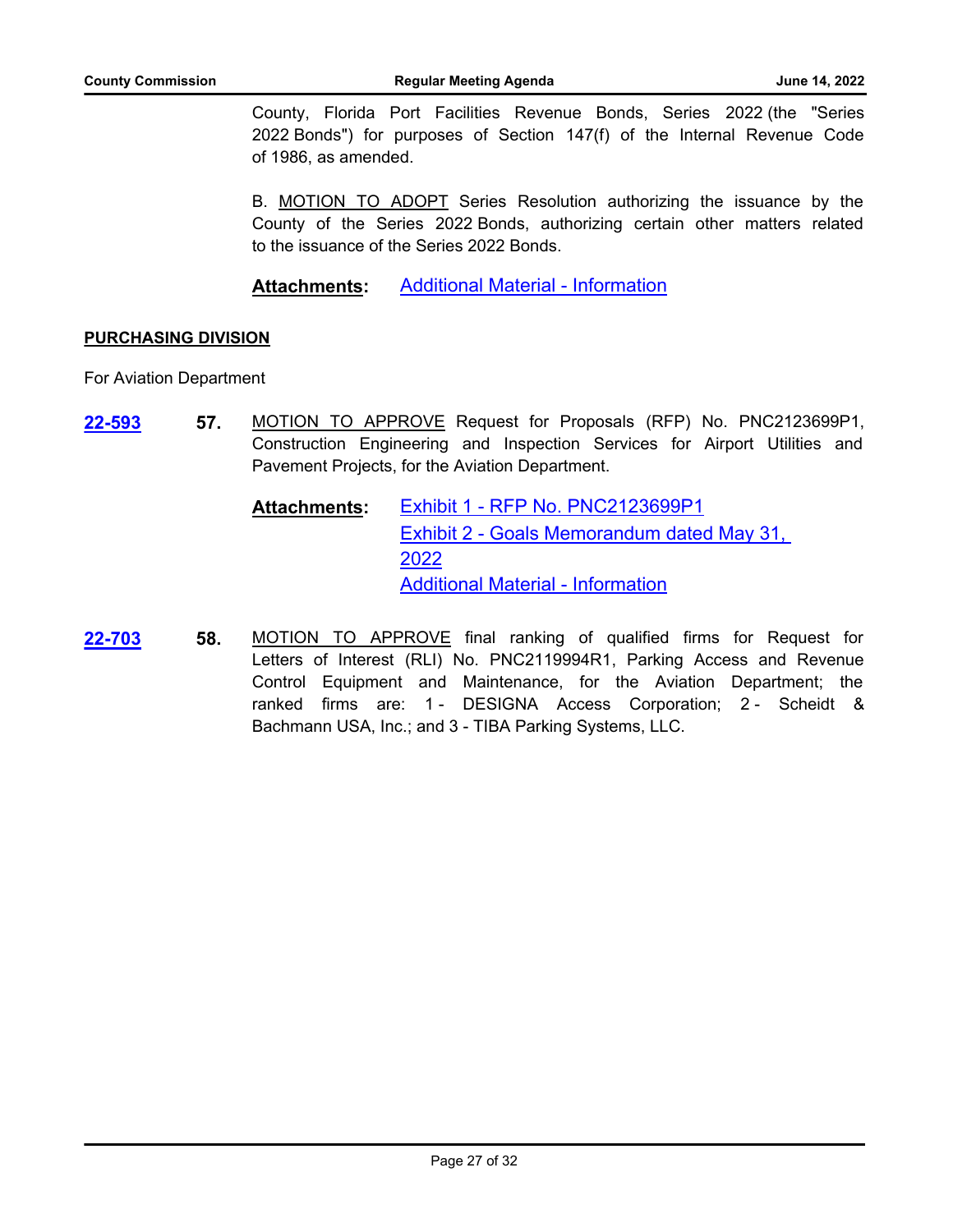| <b>County Commission</b> |                     | <b>Regular Meeting Agenda</b>                                                                                                         | June 14, 2022 |
|--------------------------|---------------------|---------------------------------------------------------------------------------------------------------------------------------------|---------------|
|                          | <b>Attachments:</b> | <b>Exhibit 1 - Ballots and Tally (including Tie)</b><br><b>Breaker Ballots and Summary)</b><br><b>Exhibit 2 - Evaluation Criteria</b> |               |
|                          |                     | <b>Exhibit 3 - Response and Protest - HUB Parking</b>                                                                                 |               |
|                          |                     | Technology USA Inc.<br>Exhibit 4 - S&B Objection Letter dated March                                                                   |               |
|                          |                     | 14, 2022<br>Exhibit 5 - Objection Response Letter to S&B                                                                              |               |
|                          |                     | dated March 23, 2022<br>Exhibit 6 - S&B Objection Letter dated April 8,                                                               |               |
|                          |                     | 2022<br>Exhibit 7 - DESIGNA Response to Objection by                                                                                  |               |
|                          |                     | Scheidt & Bachmann USA, Inc. dated April 25,<br>2022                                                                                  |               |
|                          |                     | Exhibit 8 - Objection Response to S&B dated<br><b>April 22, 2022</b>                                                                  |               |

For County Administration

**59.** MOTION TO AUTHORIZE County Administrator or designee to approve and/or execute agreements, contract amendments, work authorizations, advertisements of competitive solicitations, and other documents during the 2022 Board Summer Recess, June 15, 2022 through August 24, 2022, including all items listed on Exhibit 1 hereto, when she determines it to be in the best interest of the County, or as may be necessary for the day-to-day operations of the County, subject to approval of such documents as to legal sufficiency by the Office of the County Attorney, provided that for any items not listed on Exhibit 1, the County Administrator will provide a report to the Board and obtain ratification of any action that imposes a financial obligation on the County in excess of \$500,000; and to authorize the County Administrator to take all necessary administrative and budgetary actions to effectuate the authorized actions. **[22-917](http://broward.legistar.com/gateway.aspx?m=l&id=/matter.aspx?key=10421)**

> [Exhibit 1 - Administrative Approval During 2022](http://broward.legistar.com/gateway.aspx?M=F&ID=2e66868c-2529-437d-abca-66b92dbd509e.pdf)  **Summer Recess** [Additional Material - Information](http://broward.legistar.com/gateway.aspx?M=F&ID=ef1d73c7-bfb3-41c9-8fbe-2ca4bcdb26fc.pdf) **Attachments:**

For Resilient Environment Department

**60.** MOTION TO APPROVE Agreement between Broward County and Upscale Events By Mosaic, Inc., for Consultant Services for Water Conservation Outreach and Communications, Request for Proposals (RFP) No. GEN2121746P1, for the Natural Resources Division, for a five-year term in **[22-768](http://broward.legistar.com/gateway.aspx?m=l&id=/matter.aspx?key=10272)**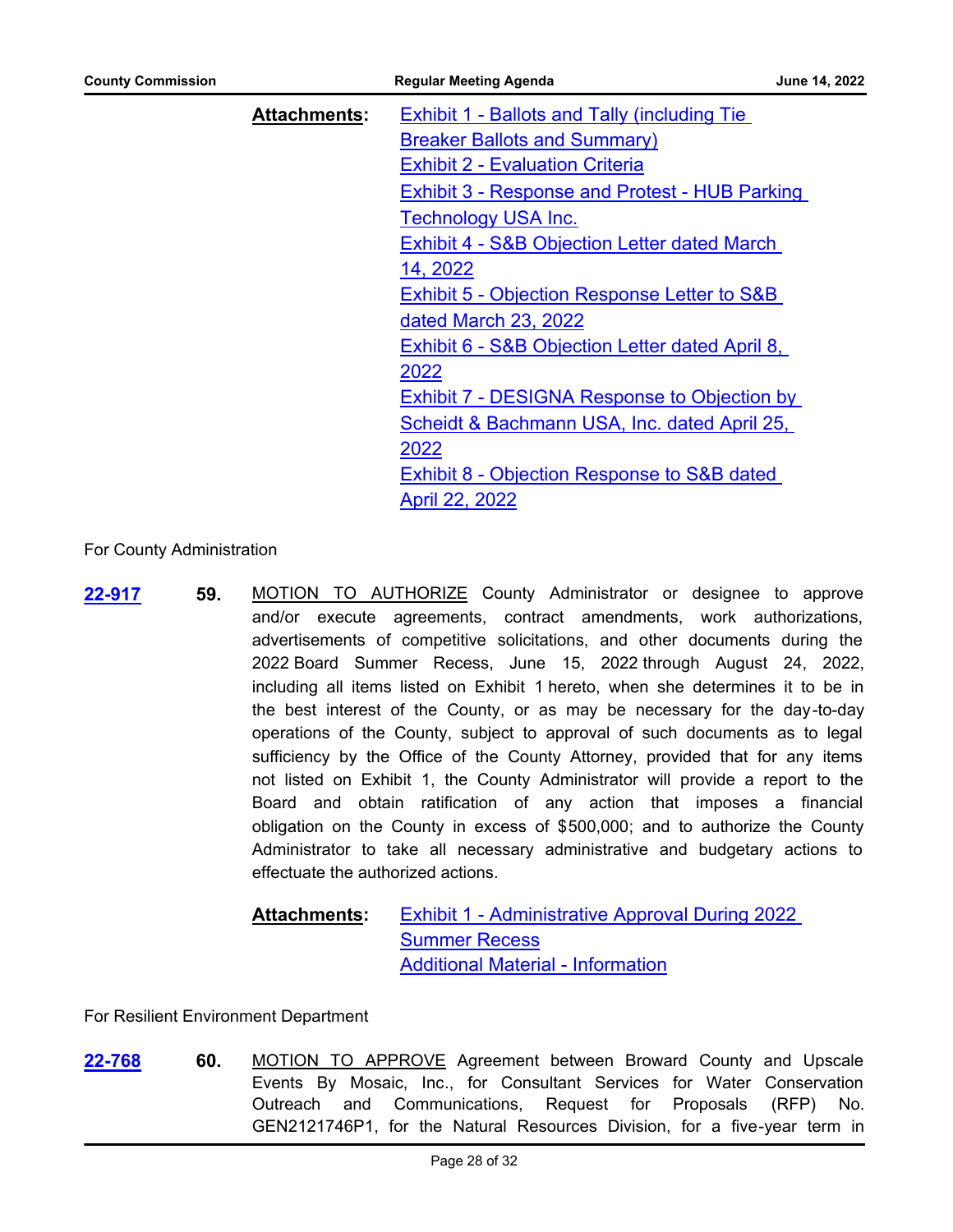a not-to-exceed total agreement amount of \$1,240,000, which includes \$625,000 for allowances and \$50,000 for optional services, subject to review for legal sufficiency by the Office of the County Attorney, in substantially the form as Exhibit 1, and authorize the Director of Purchasing to approve nonmaterial changes that do not increase the total cost to the County; and authorize the Mayor and Clerk to execute the final approved version.

**CC** Established Commission Goal

### [Exhibit 1 - Agreement - Upscale Events By](http://broward.legistar.com/gateway.aspx?M=F&ID=f5c94831-f2b0-4267-9c70-ca53c1e46c15.pdf)  Mosaic, Inc. [Exhibit 2 - OESBD Goal Memorandum dated](http://broward.legistar.com/gateway.aspx?M=F&ID=19cec667-70b1-48e0-b3b0-68bcbaf644db.pdf)  December 13, 2021 **Attachments:**

For Public Works Department

- **61.** MOTION TO APPROVE Request for Proposals (RFP) No. PNC2123898P1, Engineering Services for Water and Wastewater Projects, for Water and Wastewater Services. **[22-196](http://broward.legistar.com/gateway.aspx?m=l&id=/matter.aspx?key=9699)**
	- [Exhibit 1 RFP No. PNC2123898P1](http://broward.legistar.com/gateway.aspx?M=F&ID=c0fccdb4-c066-485c-af59-ce3e38c5e4b1.pdf) [Exhibit 2 - OESBD Goal Memorandum dated](http://broward.legistar.com/gateway.aspx?M=F&ID=5dd7b1b5-b972-47e2-8aae-3e2ba76bdc1e.pdf)  July 27, 2021 - Category 1 [Exhibit 3 - OESBD Goal Memorandum dated](http://broward.legistar.com/gateway.aspx?M=F&ID=bc039637-df49-4968-9aed-ee31e42cbd11.pdf)  July 26, 2021 - Category 2 [Exhibit 4 - OESBD Goal Memorandum dated](http://broward.legistar.com/gateway.aspx?M=F&ID=afcfdf2f-53cb-45c7-b152-542d3c051ed8.pdf)  July 22, 2021 - Category 3 [Additional Material - Information](http://broward.legistar.com/gateway.aspx?M=F&ID=33281a9a-f6d7-424b-9ce7-0191267628e3.pdf) **Attachments:**
- **62.** MOTION TO APPROVE Request for Proposals (RFP) No. PNC2124299P1, Continuing Engineering Services: Water Distribution, Wastewater, and Storm Water Projects, for Water and Wastewater Services. **[22-522](http://broward.legistar.com/gateway.aspx?m=l&id=/matter.aspx?key=10025)**
	- [Exhibit 1 RFP No. PNC2124299P1](http://broward.legistar.com/gateway.aspx?M=F&ID=f601a178-b790-4152-b33d-4996e202c017.pdf) [Exhibit 2 - OESBD Goal Memorandum dated](http://broward.legistar.com/gateway.aspx?M=F&ID=06ed94a2-552d-4f39-9ba8-643f6c3cbc0c.pdf)  December 8, 2021 [Additional Material - Information](http://broward.legistar.com/gateway.aspx?M=F&ID=98b66fd1-cc5d-4640-a90f-ddf3c1e3c4d8.pdf) **Attachments:**
- **63.** MOTION TO APPROVE Request for Proposals (RFP) No. PNC2124594P1, Consultant Services for Work of a Specified Nature, for the Construction Management Division. **[22-575](http://broward.legistar.com/gateway.aspx?m=l&id=/matter.aspx?key=10078)**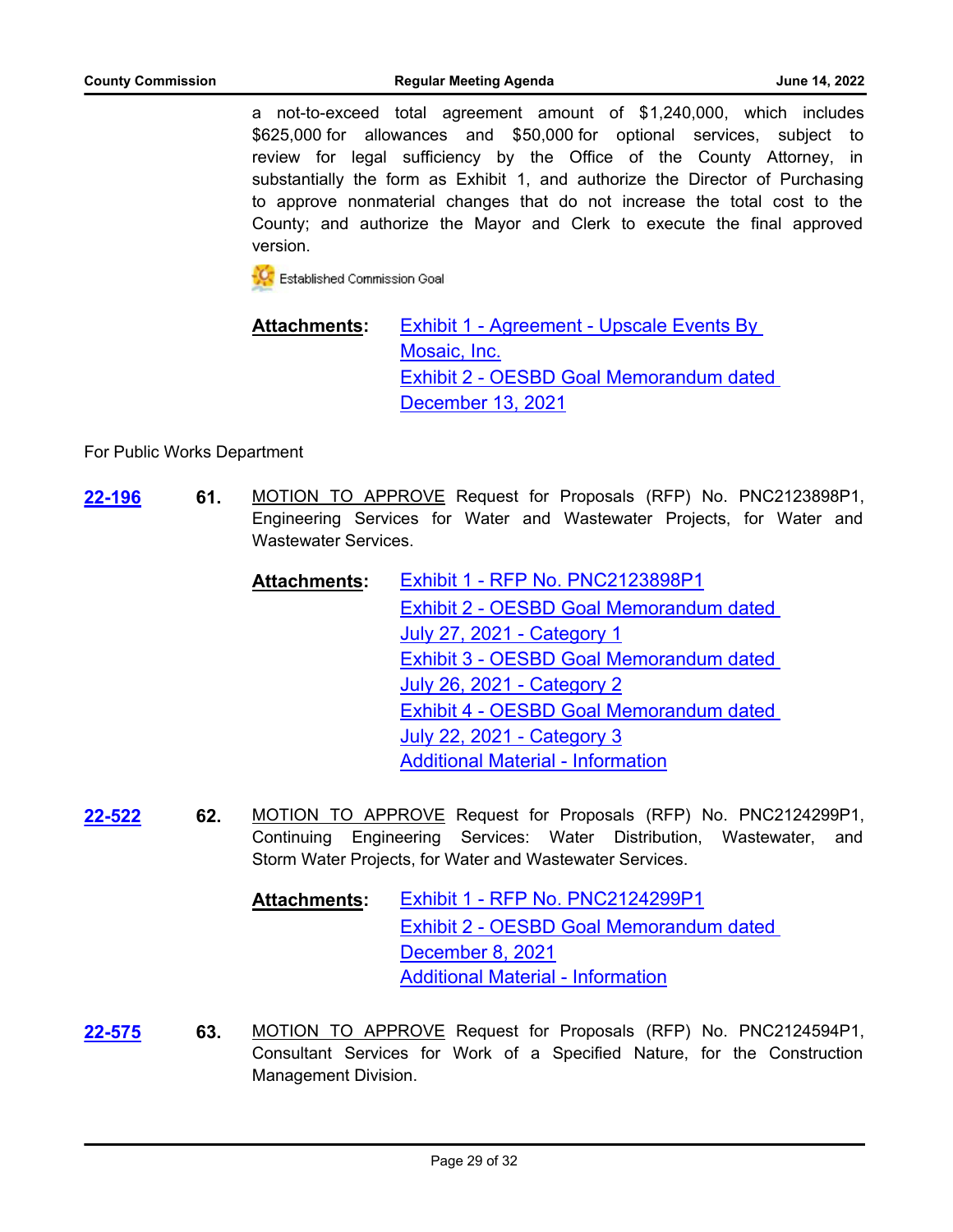#### [Exhibit 1 - RFP No. PNC2124594P1](http://broward.legistar.com/gateway.aspx?M=F&ID=b4256cac-a9af-4ba4-9f3f-96e9a40f6f67.pdf) [Exhibit 2 - OESBD Goal Memorandum dated](http://broward.legistar.com/gateway.aspx?M=F&ID=c653e0b0-71ee-46f9-90bb-21773a801066.pdf)  April 20, 2022 [Additional Material - Information](http://broward.legistar.com/gateway.aspx?M=F&ID=592cf50b-27b9-4309-a1f7-386ed367b591.pdf) **Attachments:**

#### **COUNTY ATTORNEY**

**64.** MOTION TO APPROVE agreements for the appointment of the following firms as Broward County outside bond counsel: (1) Bryant Miller Olive, P.A., in joint venture with Marcelo Llorente, P.A.; (2) Law Offices of Steve E. Bullock, P.A.; (3) Locke Lord LLP, in joint venture with the Law Offices of Carol D. Ellis, P.A.; (4) Nabors, Giblin & Nickerson, P.A., in joint venture with Manuel Alonso-Poch, P.A.; (5) D. Seaton and Associates, P.A.; (6) Squire Patton Boggs (US) LLP, in joint venture with the Law Office of Perry Thurston, Jr., P.A.; (7) Greenberg Traurig, P.A., in joint venture with Edwards & Feanny, P.A.; and (8) GrayRobinson, P.A., in joint venture with Pittman Law Group, P.L., as bond counsel and disclosure counsel on bond/note transactions and on conduit issues involving the Housing Finance Authority, the Health Facilities Authority, and Industrial Revenue Bonds. **[22-1011](http://broward.legistar.com/gateway.aspx?m=l&id=/matter.aspx?key=10515)**

#### [Exhibit 1 - Bond Counsel Agreements for Legal](http://broward.legistar.com/gateway.aspx?M=F&ID=e4fe80f6-0307-4be4-83af-4542baec29e4.pdf)  **Services** [Additional Material - Information](http://broward.legistar.com/gateway.aspx?M=F&ID=5dc2b034-01d7-4430-b884-48d42eb7f3af.pdf) **Attachments:**

**65.** MOTION TO ACCEPT Joint Deed of Conservation Easement from Alexis M. Baker, Edward Baker, III, and Edward B. Baker, III, as Personal Representative of the Estate of Stephanie L. Baker, to Broward County and the Florida Department of Environmental Protection over an on-site wetland mitigation area comprised of 2.29 acres of real property located at Property Appraiser's Folio Numbers 513911010030 and 513911010040 in the City of Pembroke Pines. **(Commission District 1) [22-1014](http://broward.legistar.com/gateway.aspx?m=l&id=/matter.aspx?key=10518)**

**K** Established Commission Goal

#### **[Exhibit 1 - Location Map](http://broward.legistar.com/gateway.aspx?M=F&ID=a649b8c3-e74f-49dd-9d2a-1310c87fd0a7.pdf)** [Exhibit 2 - Conservation Easement](http://broward.legistar.com/gateway.aspx?M=F&ID=7f4ec294-bc9d-4d8e-a841-05096577c0af.pdf) [Additional Material - Information](http://broward.legistar.com/gateway.aspx?M=F&ID=2ad6e0ab-6ac0-4a11-803e-38c3c98f4aa0.pdf) **Attachments:**

**66.** MOTION TO ADOPT Resolution approving the "Notice of Rights" form prepared by the Resilient Environmental Department ("RED") for use in connection with the "Tenant's Bill of Rights and Notice of Late Fees Ordinance" and directing RED to publish the Notice of Rights on the County's website for use by Landlords; and to authorize the Director of RED to make updates to the "Notice of Rights" as appropriate, subject to review **[22-1012](http://broward.legistar.com/gateway.aspx?m=l&id=/matter.aspx?key=10516)**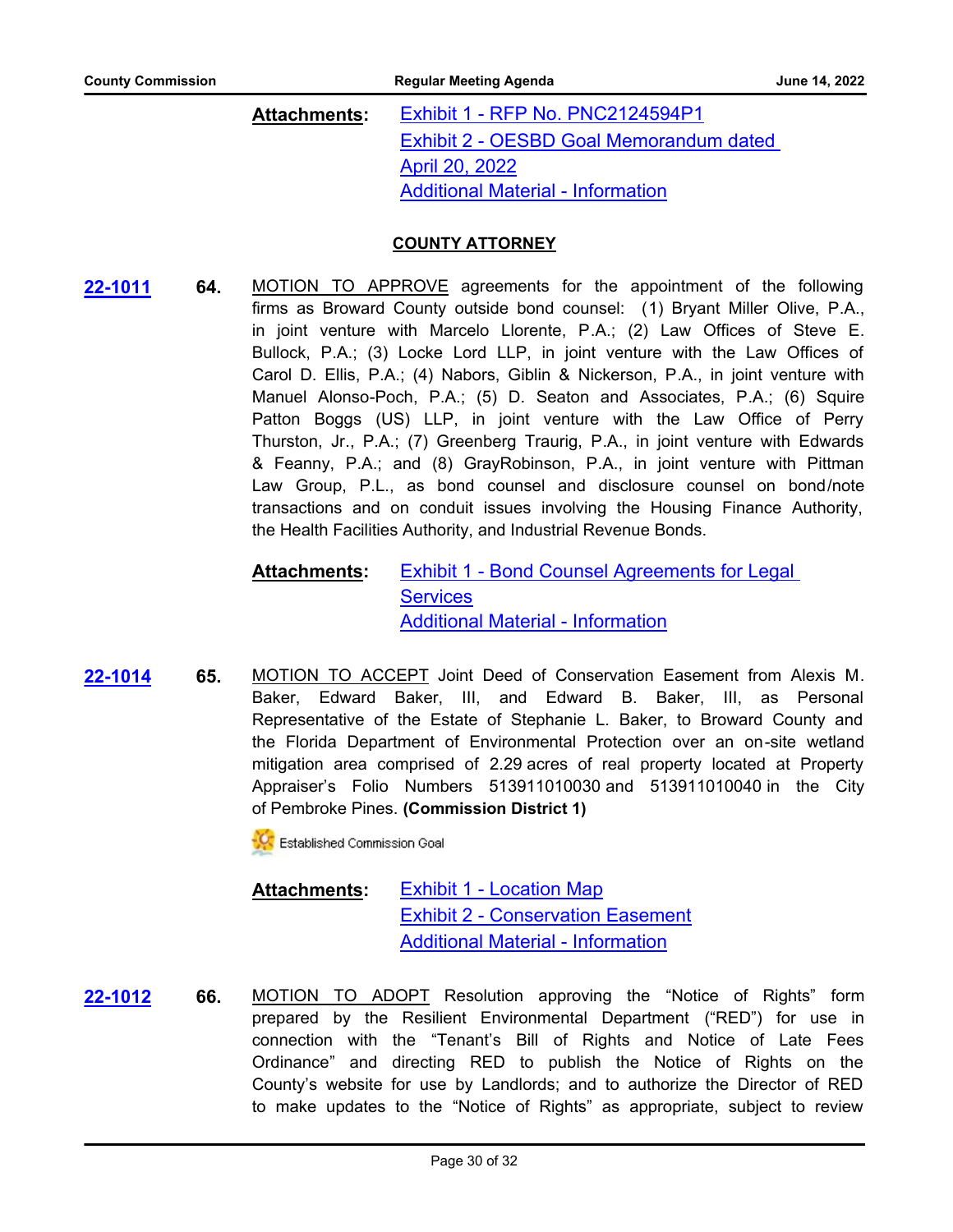for legal sufficiency by the Office of the County Attorney.

Established Commission Goal

#### **Attachments:** [Exhibit 1 - Copy of Proposed Resolution](http://broward.legistar.com/gateway.aspx?M=F&ID=07f015c2-8e9d-421e-a516-74de2069fd24.pdf)

**67.** A. MOTION TO INCREASE Fiscal Year 2022 personnel cap for the Office of the County Attorney ("CAO") to add one permanent attorney position to provide dedicated additional legal services for, and to be fully funded by, the Aviation Department; and to direct the County Administrator to take all necessary administrative and budgetary action to effectuate same. **[22-1005](http://broward.legistar.com/gateway.aspx?m=l&id=/matter.aspx?key=10509)**

> B. MOTION TO ADOPT budget Resolution in the General Fund to transfer \$163,029 from Commission Reserve to the Office of the County Attorney Funding to increase the Fiscal Year 2022 personnel budget of the CAO, inclusive of the funding for the above-referenced new position; and to direct the County Administrator to take all necessary administrative and budgetary action to effectuate the same.

#### **Attachments:** [Exhibit 1 - Budget Resolution](http://broward.legistar.com/gateway.aspx?M=F&ID=9b674f7a-04f7-4142-9895-8efda8a08c56.pdf)

#### **COUNTY ADMINISTRATION**

**68.** MOTION TO AUTHORIZE County Administrator to approve and execute a Third Amendment to Settlement Agreement in *City of Sunrise, et al. v. Broward County,* 17th Judicial Circuit Court Case No. CACE-013-015660 ("Resource Recovery Board Asset Litigation") on behalf of the County, for the sole purpose of extending the deadline to sell the "Alpha 250" property for a period of at least one year, provided that the Third Amendment does not impose any financial obligations on the County other than those related to ongoing maintenance of the property, and subject to review of the Third Amendment for legal sufficiency by the Office of the County Attorney. **[22-1022](http://broward.legistar.com/gateway.aspx?m=l&id=/matter.aspx?key=10526)**

| <b>Attachments:</b> | Exhibit 1 - 2015 Settlement Agreement Between |
|---------------------|-----------------------------------------------|
|                     | the County and the Settling Municipalities    |
|                     | Exhibit 2 - 2016 First Amendment to the       |
|                     | <b>Settlement Agreement</b>                   |
|                     | Exhibit 3 - 2018 Second Amendment to the      |
|                     | <b>Settlement Agreement</b>                   |
|                     |                                               |

| 22-433 | 69. | <b>MAYOR'S REPORT</b>                |
|--------|-----|--------------------------------------|
| 22-434 | 70. | <b>COUNTY ADMINISTRATOR'S REPORT</b> |